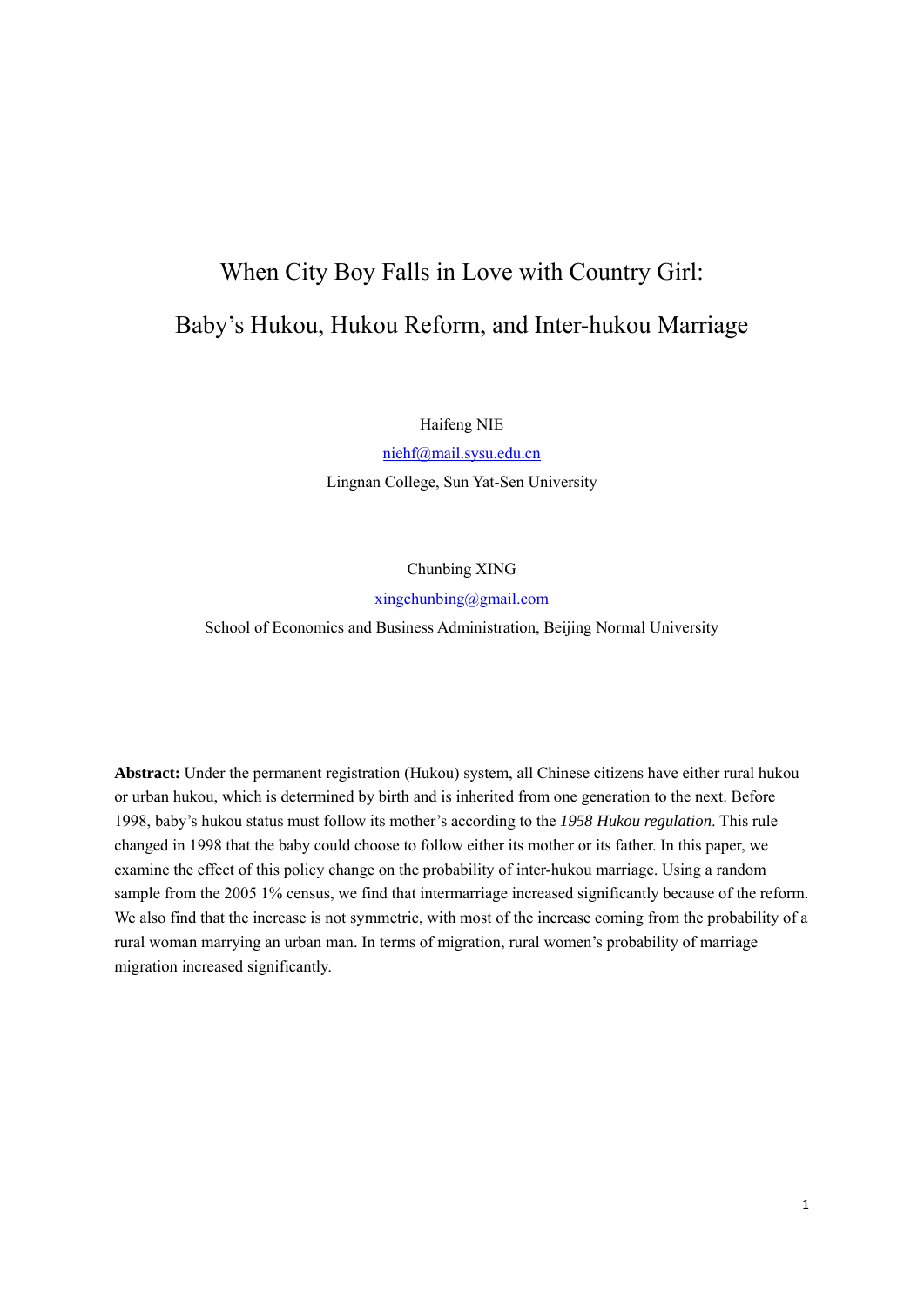# **1. Introduction**

The current household registration (hereafter Hukou) system, which came into shape during the 1950s, is a unique feature of China. All Chinese citizens have either *rural* or *urban* hukou status (but not both). People with different hukou status not only differ in places of residence, but also in many other aspects including social status, education and employment opportunities, and social security coverage (Lu, 2003). Almost invariably, an urban hukou is associated with higher social status, more opportunities and broader social security coverage. Meanwhile, although the restrictions on labor mobility relaxed dramatically in the mid and late 1990s, changing hukou status is still extremely difficult. In most cases, one's hukou status is determined according to a matrilineal rule, which means the child's hukou status is after its mother and he/she carries that status afterwards.<sup>1</sup>

Now consider an urban boy who falls in love with a rural girl. The prospect that their child can only have rural hukou may discourage him from marrying her. As pointed out by Au, et al. (2007), the rule in terms of determination of child's hukou is discrimination against rural woman. Otherwise, they would have more opportunity moving upward by marrying a man with urban hukou. However, to what extent this matrilineal rule discourages inter-hukou marriage is seldom investigated empirically.

In this paper, we investigate this empirically utilizing the hukou reform in 1998. In 1998, the Ministry of Public Security suggested some measures (*yijian*) to cope with some outstanding issues in the management of hukou system, which was approved shortly by the State Council. The first measure was to change the determination rule of infant's hukou status. Specifically, for the inter-hukou married couples, their children's hukou status could follow either father or mother. Again, consider the boy with urban hukou who falls in love with a rural girl. This couple, if got married and had a child, can choose an urban hukou for their child under the new rule. In terms of child's hukou determination, the girl's rural hukou status won't be an intimidating factor for this prospective couple anymore. It's natural to hypothesize that this type of inter-hukou marriage should have increased. However, it's difficult to have a convincing estimate of the effect of hukou reform on inter-hukou

 1 Hukou status can change however. Gustafsson and Deng (2005) and Xing (2009) document the institutional background and have some descriptive analysis.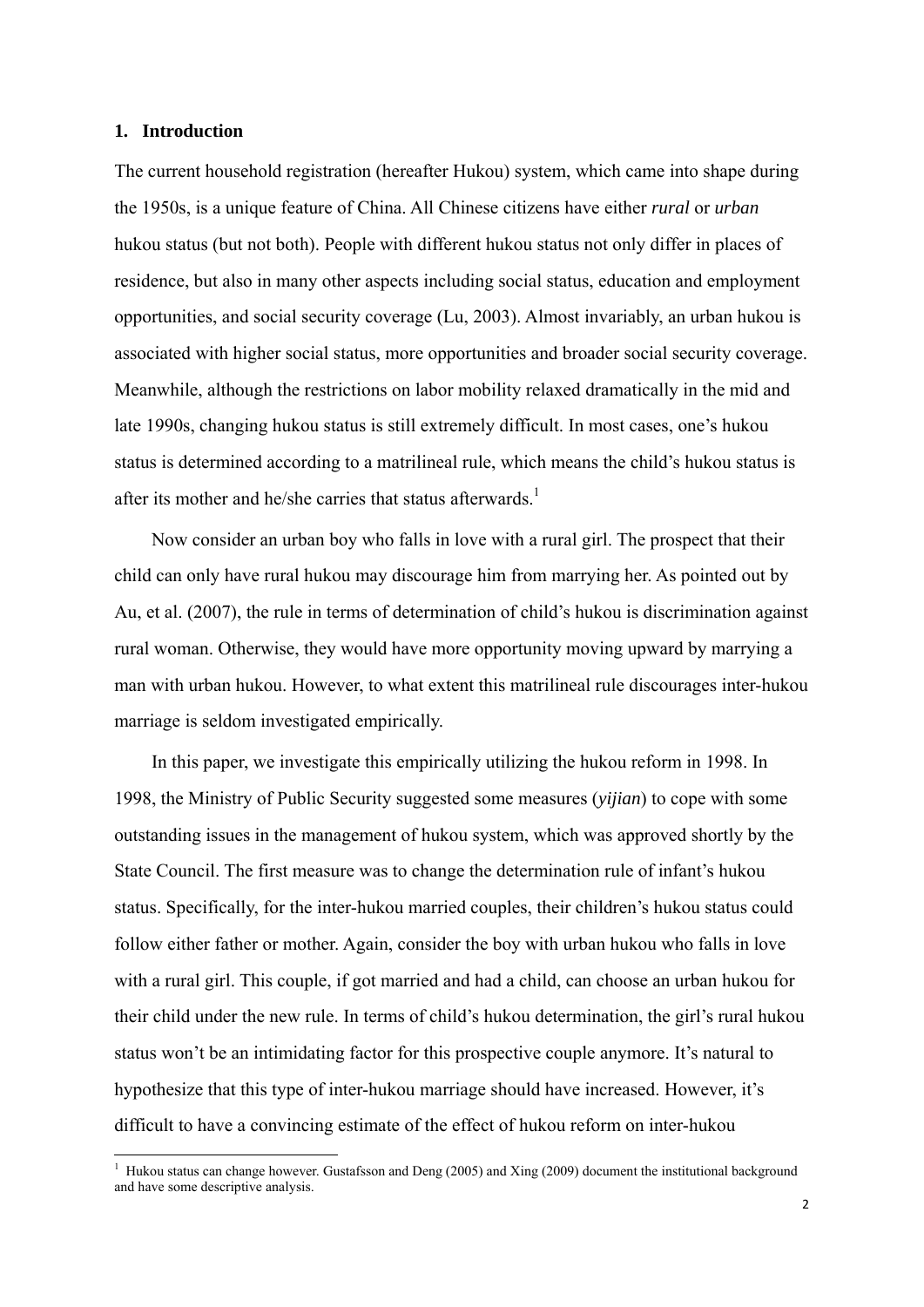marriage.

Notice that the late 1990s also witnessed a dramatic increase of rural migrants flowing into the urban labor market. In the marriage market, the probability of meeting a member of the opposite sex of different hukou status also increased. The estimate of the effect of hukou reform will be biased by this time trend if we just compare the number (ratio) of inter-hukou marriage before 1998 to that after 1998. The asymmetric feature of the effect of hukou reform gives us an opportunity to estimate the effect more appropriately. To see the asymmetry, we consider an alternative case where a rural boy meets an urban girl. If they got married and had a child, they could always choose urban hukou for their child whether it was before or after 1998. Therefore, we do not expect this type of inter-hukou marriage to have increased because of the hukou reform. If this is true, we can use this type of marriage in different years as a control group.

Using the data of the 2005 census, we investigate the effect of this hukou reform on the probability of inter-hukou marriage. The probability that an urban boy marrying a rural girl increased by over 5% after 1998; accordingly, the probability of marrying an urban man for rural girl increased by over 2%. Meanwhile, the probability of a rural man marrying an urban woman doesn't change much. We also find that, more rural women migrate to urban areas because of marriage after 1998. We don't find any evidence of increase in other types of migration because of the reform in 1998.

The effect of Hukou system on labor mobility has been discussed extensively by many scholars (Zhao 2002, 2003; Rozelle, et al., 1999; Liang and Ma, 2004; Cai et al., 2001 and He, 2004 for example). Researches using explicit policy relaxation on hukou as variation to identify how hukou system affects mobility are rare. There are two notable exceptions however. One is de Brauw and Giles (2006). They use exogenous variation across counties in the timing of national identity card distribution to identify the change in the cost of migration. The variation they utilize is happened in the 1980s, and their focus is on how migration opportunity affects education decision. Sun et al., (2009) is more closely related to our research. They study how the hukou reform in 1998 and thereafter affects migration. Our paper is different from theirs in the following aspects. Instead of investigating the 1998

3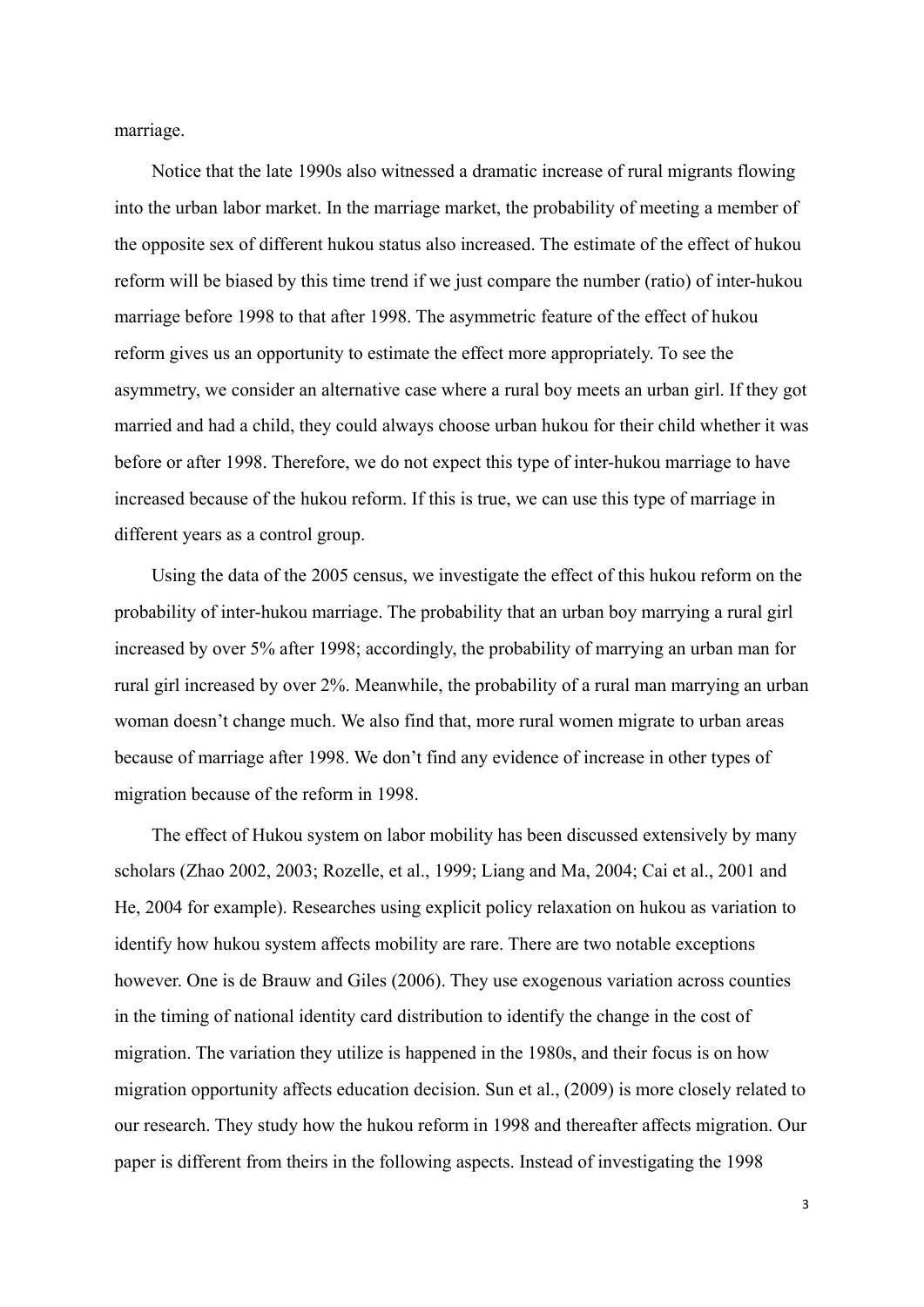reform as a whole package, we unbundle the reform and study only one piece of the reform. This makes our identification strategy more clear. Second, the focus of this paper is on how hukou affects the mobility of rural woman through marriage, instead of through employment.

The paper is also related to the discrimination literature. Discrimination against rural hukou in the urban labor market has long been regarded as a major factor that makes migrants worse off in terms of employment opportunity, wage levels, and social welfare (Gagnon, et al, 2009, Xing, 2008; Xing and Luo, 2009; Meng and Zhang, 2001; Maurer-Fazio and Dinh, 2004; Wang, 2005; Deng, 2007; Yue Ximing et al., ??). And the discrimination against rural migrants in the urban labor market is regarded as a factor that prevents more rural labor from migrating to urban labor market. However, discrimination against rural women in terms of child's hukou is seldom studied. The unique feature of the rule change allows us to look into this. In fact, this allows us to investigate the value differential of hukou for one at the very beginning of its life. Of course, the differential has been translated into the utility of parents.

Finally, the marriage market is of interest for economists for a long time. The sorting patterns are believed to have potentials to impact the social welfare and income distributions (Becker, 1991; Burdett and Coles, 1997, 1999; Fernandez and Guner, 2005 etc). More related to our research is Wong (2003). She looked into the fact that only 5.5% black male married with white female, and pointed out that mating taboo plays a major role that prevent inter-racial marriage. Another strand of literature similar to ours is those on India's marriage markets, who studied the marriage between different castes (Banerjee et al., 2009 and Anderson, 2003 for example). Our paper is different from theirs. First, the matching function is asymmetric for male and female in our paper as we'll see in the model. This means while rural woman are more willing to propose to urban man, the later are less willing to propose to the former. In both Wong's paper and Banerjee et al.'s paper, where the matching quality (Banerjee et al.) or the payoff of marriage (Wong) is symmetric, the taboo (or distaste) of marrying someone with different color or caste is the same for man and woman and for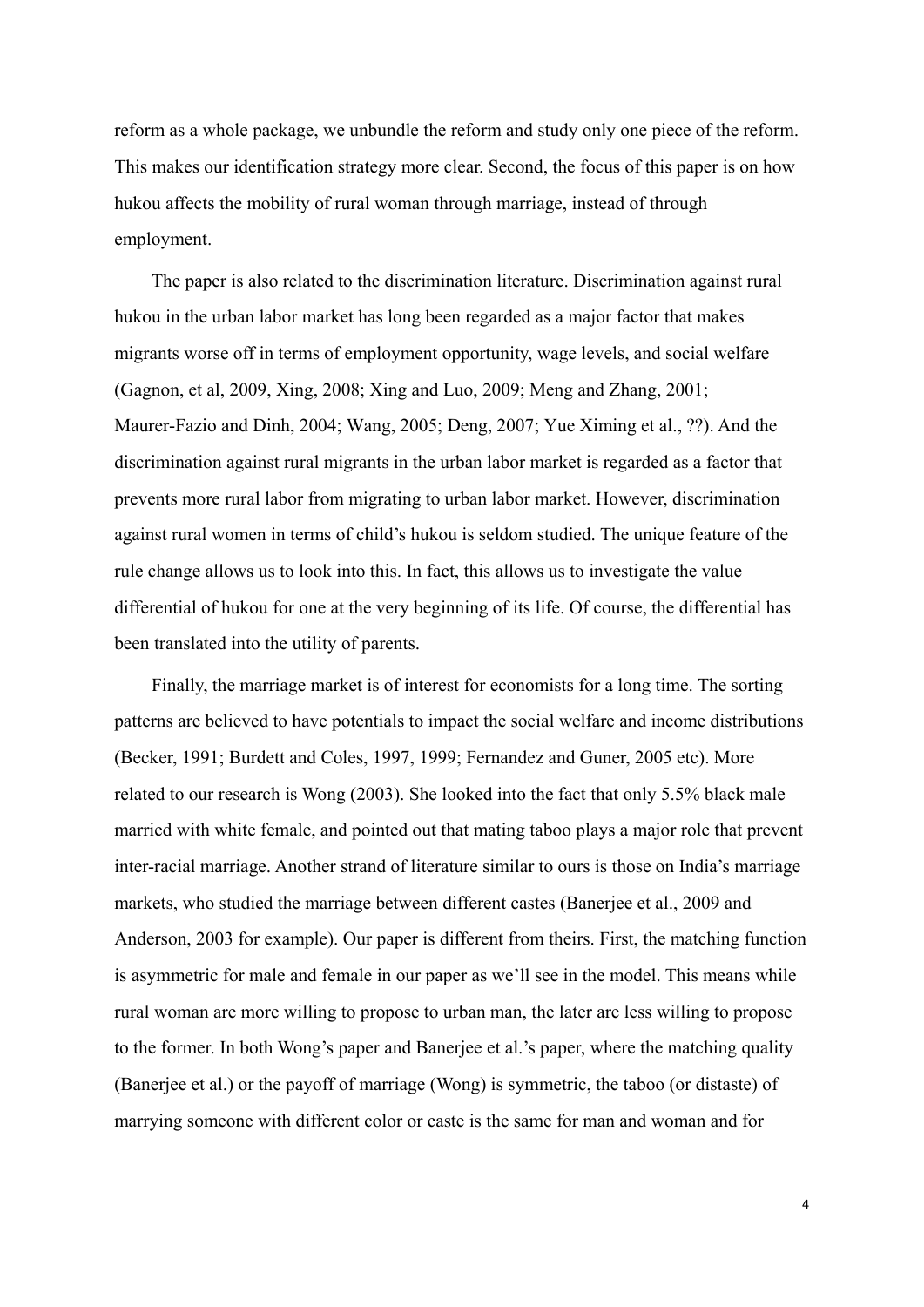different race or castes. $2$  Second, to our knowledge at the moment, there's few research on inter-group marriage that take the social status of future child into consideration explicitly. Considering the importance of child in a household, this neglect is surprising.

The paper is structured as follows. In section 2, we lay out a simple model. We hope to use this model to capture some main features of inter-hukou marriage and its response to the hukou reform. The data description is in section 3, and the empirical analysis is in section 4. Section 5 concludes.

# **2. Model**

### **2.1 Marriage matching quality**

There are two types of hukou  $i \in \{1,2\}$ , letting i=1 refer to urban hukou and i=2 refer to rural hukou. We use *x* and *y* to refer to individual characteristics of men and women with  $x \in \{H, L\}$  and  $y \in \{H, L\}$ . H refers to a higher level of education, beauty, ability or income, and L refers to a lower level. The payoff from marriage depends on matching quality, which is determined by individual characteristics and hukou status of the couple. The matching quality of personal characteristics is determined by  $f(x, y)$ , which is increasing in both arguments. We also assume that *x* and *y* are complements. In terms of hukou, the matching quality for a person with hukou *i* meeting with a member of the opposite sex with hukou *j* can be formulated as:

$$
A_B^G(i, j) = 1 + \alpha (2 - j) + c \{1[G = M, j = 1] + 1[G = F, i = 1]\} \quad G = M, F \quad (1)
$$

where G refers to sex of i, with M representing male and F representing female. Before 1998 (that's what B stands for), the matching quality for *i* in terms of hukou is determined by his/her partner's hukou in general and the hukou status of child. For *i*, marrying to one with urban hukou (2-1) is always better than marrying to one with rural hukou (2-2), holding others constant. This is reasonable because urban hukou is often a prerequisite for eligibility of better education and employment opportunities, social security, etc. Different people may evaluate this differently. Therefore, we let  $\alpha$  be a random variable uniformly distributed

<sup>&</sup>lt;sup>2</sup> Fernandez and Guner (2005) considered the discrimination against woman.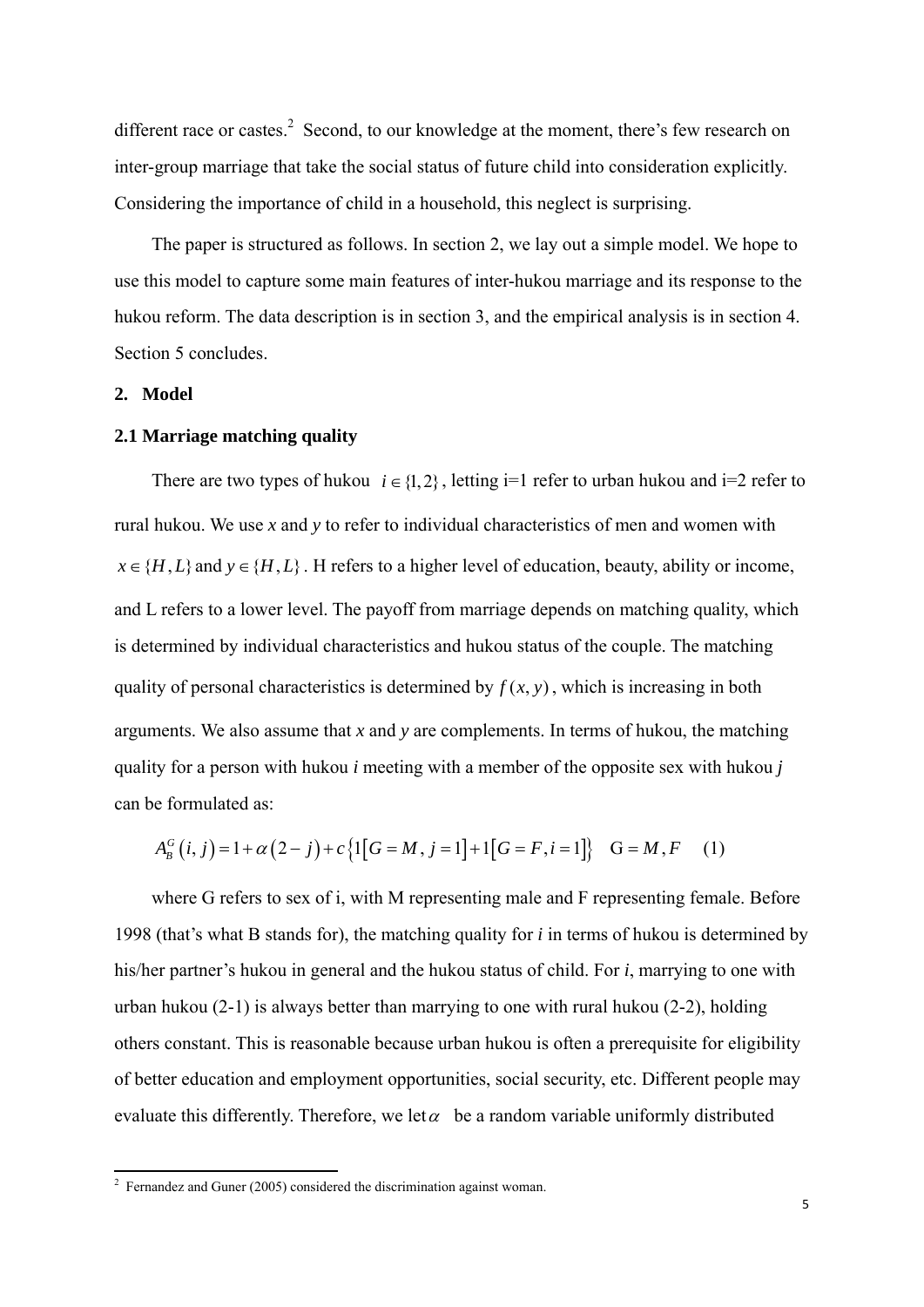between zero and  $\alpha$ , representing person i's sensitivity to hukou difference.

We use c to stand for the value of urban hukou for a child (value of rural hukou is normalized to zero). The third term in equation (1) is a formal way to describe the matrilineal rule before 1998. 1. 1. is an indicator function.  $1[G = M, j = 1]$  means that if person *i* is a male ( $G = M$ ), and if his partner is with urban hukou ( $j = 1$ ), their kid will have urban hukou no matter what hukou status he has  $(1[G = M, j = 1] = 1)$ . Otherwise,  $1[G = M, j = 1] = 0$ . Similarly,  $1[G = F, i = 1]$  means that if person *i* is a female ( $G = F$ ), no matter what hukou status her partner has, their kid will have urban hukou if and only if she has an urban hukou herself  $(i = 1)$ . Notice that the matching quality is asymmetric for man and woman. This makes our matching quality function different from those in Banerjee et al, (2009). It's straightforward to show this asymmetry. According to (1), for an urban man (G=M, and i=1), the hukou matching quality of marrying a rural woman is  $A_B^M(1, 2) = 1$ , while for an urban woman (G=F, and  $i=1$ ), the quality of marrying a rural man is  $A_{B}^{F} (1, 2) = 1 + c$ . Similarly, we have  $A_{B}^{F} (2, 1) = 1 + a$  and  $A_{B}^{G} (2, 1) = 1 + a + c$ . It's the matrilineal rule makes this matching function asymmetric.

Putting the above two pieces together, we have the overall matching quality:

$$
u_B^G(i, j, x, y) = A_B^G(i, j) f(x, y) \quad \text{for} \quad G = M, W
$$

### **2.2 The price of hukou and the effect of hukou reform**

Consider an urban man with characteristics x, and suppose that an urban woman with characteristics y matches him well (they both would like to propose). To make him indifferent to propose to a rural woman, the latter should be with higher quality to satisfy the following condition:

$$
A_B^M(1,1)f(x, y) \le A_B^M(1,2)f(x, y + \varepsilon_B) \Leftrightarrow (1 + \alpha + c)f(x, y) \le f(x, y + \varepsilon_B)
$$

With equality, we can solve out  $\varepsilon_B = \varepsilon_B(x, y, \alpha, c)$ , which can be interpreted as the urban man's supply price of urban hukou. It's increasing in $(\alpha, c)$ .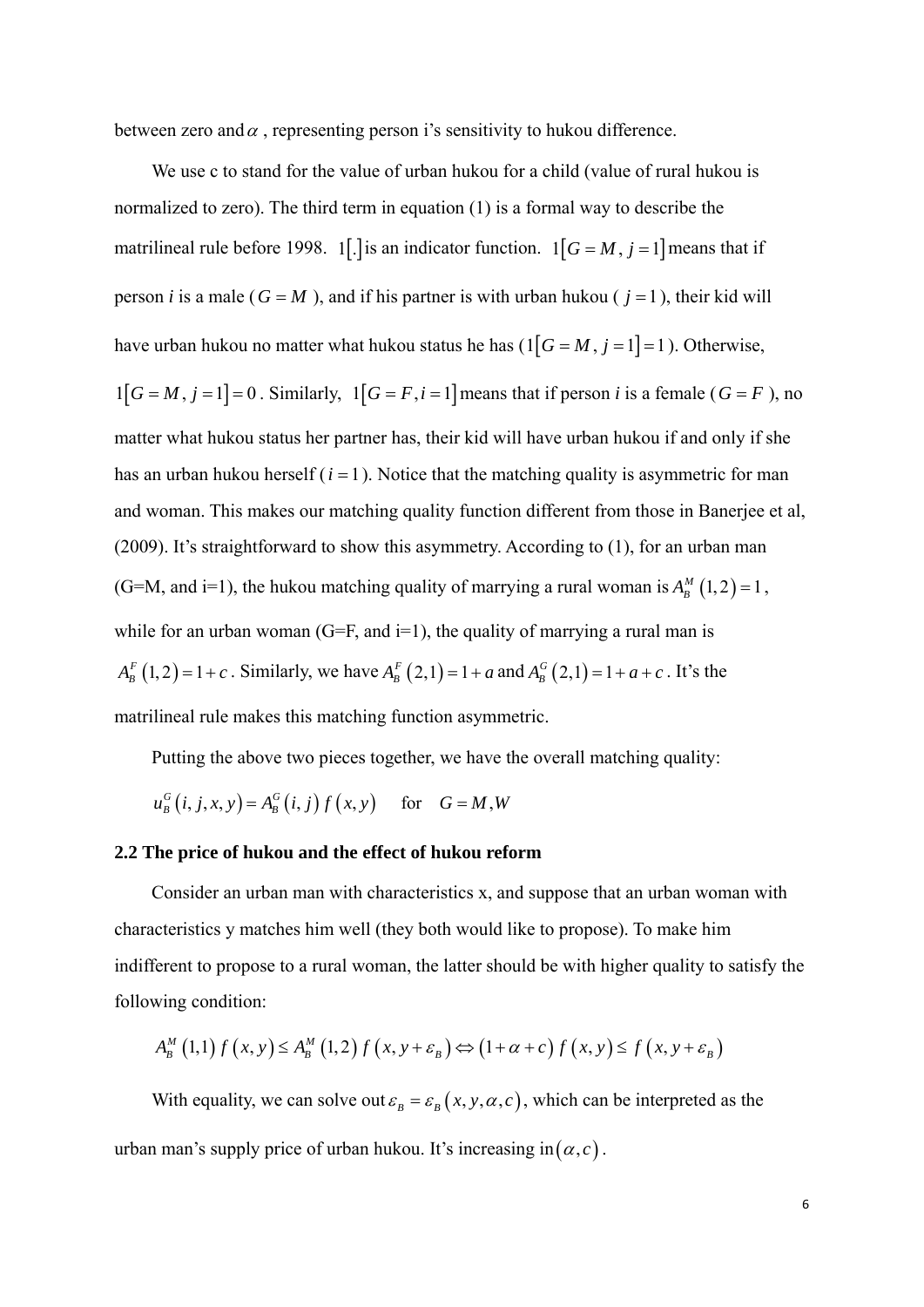What about a rural woman with characteristics of *y'*. Suppose a rural man with characteristics *x'* is one she is willing to propose (and the man is also willing to propose). To make this woman indifferent between the rural man with characteristics *y'* and an urban man, the following conditions should be satisfied:

$$
A_{B}^{F}(2,2)f(x',y') = A_{B}^{F}(2,1)f(x'-\delta_{B},y') \Leftrightarrow f(x',y') = (1+\alpha)f(x'-\delta_{B},y')
$$

We can solve for  $\delta_B$ , which can be interpreted as the demand price for urban hukou. Obviously, it's increasing in  $\alpha$ , but independent of c.

To see how the reform in 1998 will change the relative prices, we write down the new hukou matching function as follows (the A refers to after 1998):

$$
A_{A}^{G}(i, j) = 1 + \alpha (2 - j) + c \cdot 1 \left[ \min \{i, j\} = 1 \right]
$$
 (2)

 $1$ [.] is an indicator function. The last term in equation (2) means that as long as either husband or wife has urban hukou ( $i = 1$  or  $j = 1$ , and therefore min  $\{i, j\} = 1$ ), their kid will have urban hukou  $(1 \mid \min\{i, j\} = 1] = 1)$ . Only when both parents have rural hukou  $(i = j = 2)$ , the kid will not have urban hukou. After the reform, urban man's supply price and rural woman's demand price for urban hukou will change according to the following rules.

$$
(1+\alpha+c) f(x, y) = (1+c) f(x, y+\varepsilon_A)
$$
  

$$
f(x', y') = (1+\alpha+c) f(x'-\delta_A, y')
$$

It's straightforward to show that  $\varepsilon_A \leq \varepsilon_B$  and  $\delta_A \geq \delta_B$ . The urban man's supply price of urban hukou declined, because their kid can have urban hukou now. The rural woman's demand price for urban hukou increases because an urban man can secure their kid an urban hukou.

Consider the potential of marriage between urban woman and rural man. Under this simple framework, both the demand and supply price of urban hukou will not change. The urban woman's supply price of urban hukou is determined as follows: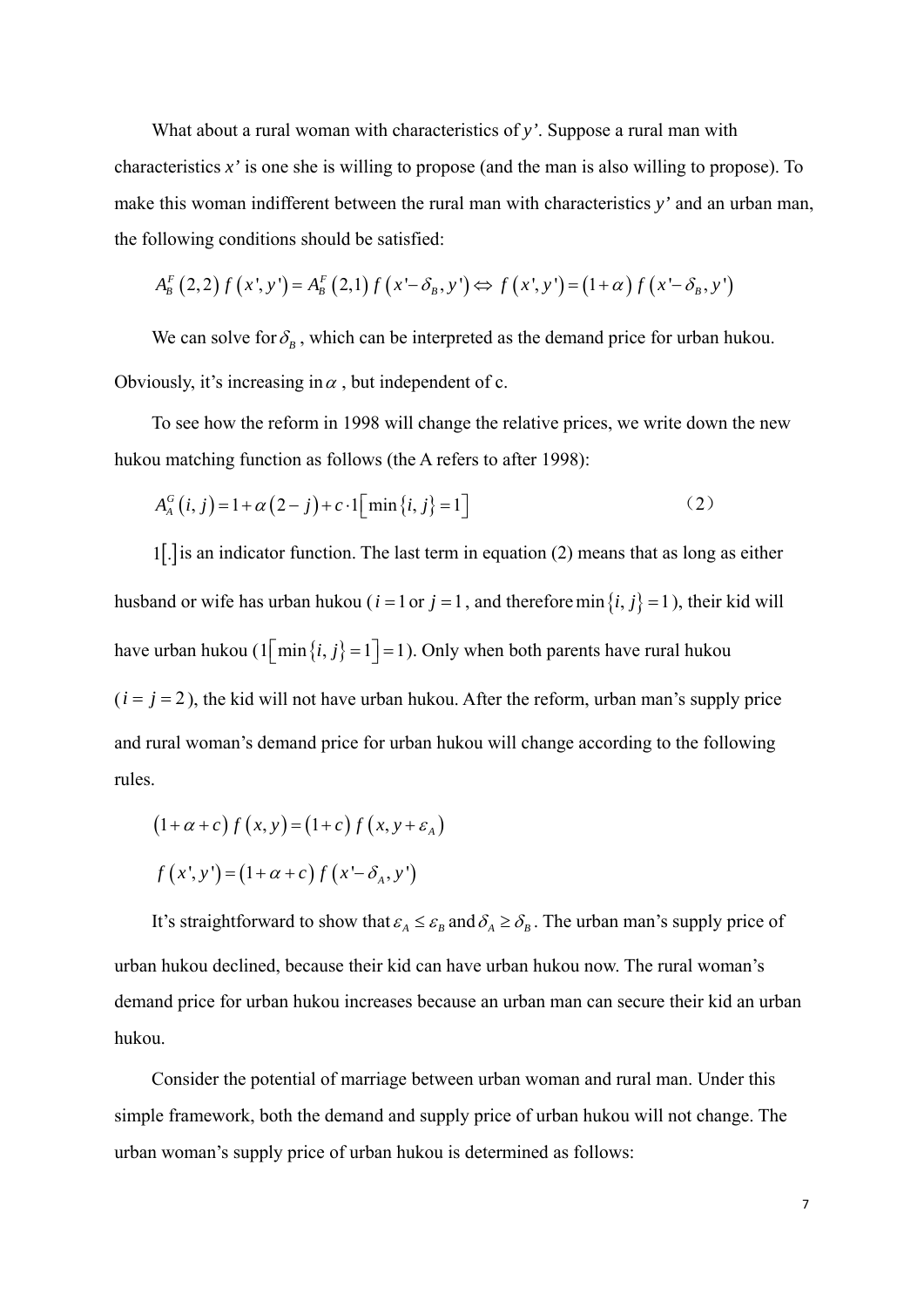$$
(1+\alpha+c) f(x, y) = (1+c) f(x+\varepsilon, y)
$$

And the rural man's demand price for urban hukou is determined as follows:

$$
f(x', y') = (1 + \alpha + c) f(x', y' - \delta)
$$

#### **2.3 Rural boy meets urban girl**

To make the problem simple, we consider the case that both population and individual characteristics are balanced within rural and urban groups. We use  $m_k^i$  and  $w_k^i$  to represent the population of man and woman with hukou i. The population is balanced means that for all  $k = L, H$  and for all  $i \in \{1, 2\}$ , we have  $m_k^i = w_k^i$ . If all rural population are of low ability and all urban population of high ability, there won't be any inter-hukou marriage as no urban population are willing to marry rural ones. In the more general case, we assume that  $m_H^1 = w_H^1 > m_H^2 = w_H^2$ ,  $m_L^1 = w_L^1 < m_L^2 = w_L^2$ . Now we consider inter-hukou marriage. Given the matching quality, to make a rural man of type H willing to marry a urban woman of type L, we have:

$$
A_B^M(2,2)f(H,H) \le A_B^M(2,1)f(H,L) \Leftrightarrow \alpha \ge \frac{f(H,H)-(1+c)f(H,L)}{f(H,L)}
$$

This means that only those who are sensitive to the hukou difference are willing to marry with an urban woman of type L. And the higher the value of child's urban hukou, the more likely of this kind of inter-hukou marriage. From the perspective of an urban woman of type L, only when she is not very sensitive to the hukou difference will she consider marrying a rural man of type H, as is shown in the following equation:

$$
A_{B}^{F}(1,1) f(L,L) \leq A_{B}^{F}(1,2) f(H,L) \Leftrightarrow \tilde{\alpha} \leq \frac{(1+c)(f(H,L)-f(L,L))}{f(L,L)}.
$$

It's important to notice that the hukou reform in 1998 will not change the conditions we got above.

#### **2.4 Urban boy meets rural girl**

The case is different when we consider urban man and rural woman. To make a rural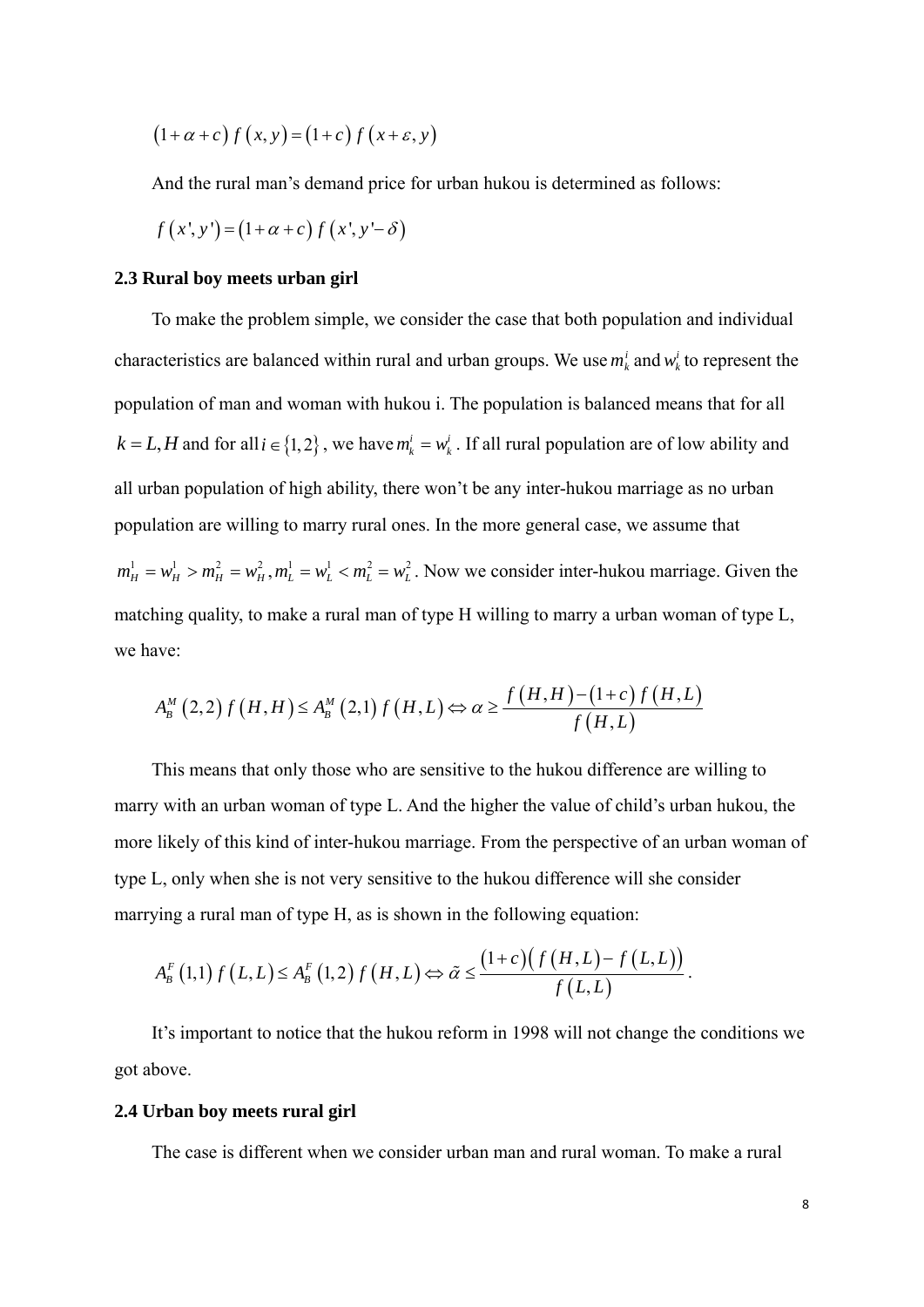woman of type H willing to marry an urban man of type L, we should have:

$$
A_{B}^{F}(2,2)f(H,H)\leq A_{B}^{F}(2,1)f(L,H)\Leftrightarrow\alpha\geq\frac{f(H,H)}{f(L,H)}-1
$$

To make an urban man of type L willing to marry a rural girl of type H, we have:

$$
A_B^M(1,1) f(L,L) \le A_B^M(1,2) f(L,H) \Leftrightarrow \tilde{\alpha} \le \frac{f(L,H)}{f(L,L)} - (1+c)
$$

The above conditions are for the environment before 1998. After 1998, however, the conditions become as follows:

$$
A_{A}^{F}(2,2) f(H,H) \le A_{A}^{F}(2,1) f(L,H) \Leftrightarrow \alpha \ge \frac{f(H,H)}{f(L,H)} - (1+c)
$$
  

$$
A_{A}^{M}(1,1) f(L,L) \le A_{A}^{M}(1,2) f(L,H) \Leftrightarrow \tilde{\alpha} \le \frac{(1+c) f(L,H)}{f(L,L)} - (1+c)
$$

Obviously, more rural woman of type H are willing to marry urban man of type L; Meanwhile, more urban man of type L are willing to marry rural woman of type H. Notice that the above conclusion is based on the assumption that urban hukou is better than rural hukou for a child  $(c>0)$ . Therefore, to see the response of inter-hukou marriage to the reform also is a way to test whether urban hukou is better than rural hukuo.

# **3. Data and Descriptive Statistics**

The data we use is a 1/5 random draw from the 1% census survey of 2005. Several pieces of information are used to construct married couples. The first is "the relationship to the household head": household head himself (herself), spouse, son or daughter, father or mother, father-in-law or mother-in-law, grandfather or grandmother, son-in-law or daughter-in-law, grandchild, brother or sister, and others. The second is the time (year and month) of marriage. Additionally with the gender information, we can figure out who is whose wife or husband. Using the above information, we construct a dataset with every single observation containing information of husband and of wife. We keep those couples who married after 1980. There are 326 833 couples: 257 485 cases of household head with spouse, 18 897 cases of father with mother (or father-in-law and mother-in-law), and 50 451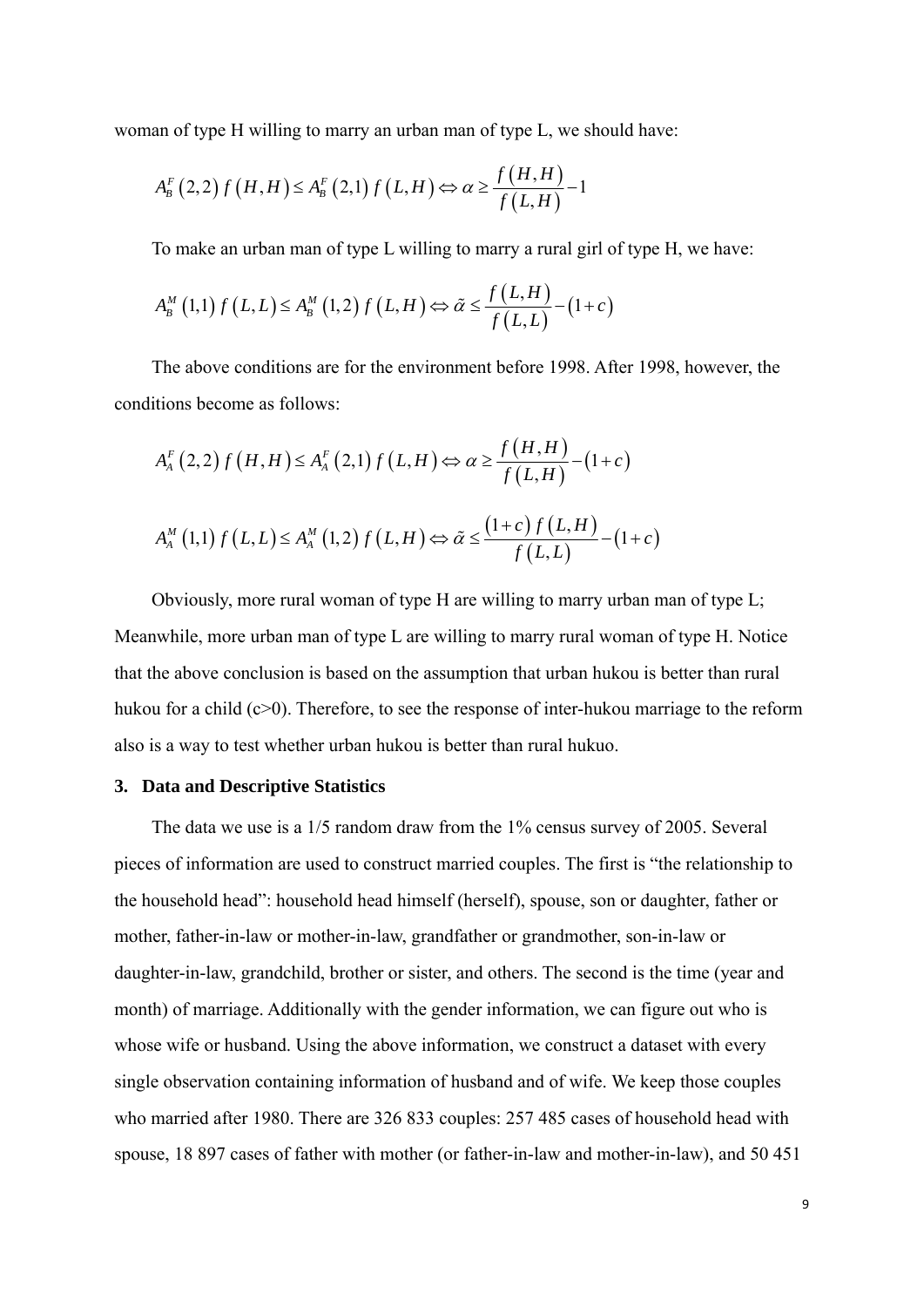cases of son and daughter-in-law (or daughter and son-in-law). At the current stage, we don't consider single person.

Within-hukou marriage is the most prominent feature of table 1. Among all the marriages between 1980 and 2005, only 5.1% of these marriages are inter-hukou, with 3.5% being urban man with rural woman and 1.7% urban woman with rural man. Using the number of observations in the last row of figure 1, we can also show that around 11% of urban men are married to rural women, and 5.6% of urban women are married with rural men. Taking into consideration that the rural population is larger than urban population, the percentage of inter-hukou marriage for rural men and rural women are 2.5% and 5% respectively.

In terms of individual characteristics, we consider the age at marriage first. Rural people tend to marry at younger ages, with the rural ones being 2 years younger than their urban counterparts on average. In cases of inter-hukou marriage, both men and women, either with urban hukou or rural hukuo, were married at a later age than their rural counterparts but at an earlier age than urban counterparts who are in intramarriage.

The average level of education is significantly lower for population with rural hukou than those with urban hukou. Also, women have lower education level than men. For rural couples, the average years of schooling for husbands and wives are 8.3 and 7.2 respectively. In cases of urban couples, they are 11.9 and 11.3 respectively. The average years of schooling for urban men who are married with rural women is 10.6, lower than that for the total population of urban man. For intermarried rural women, their average year of schooling is 8.9, much higher than the average level of total population of rural women. In cases of rural men marrying to urban women, the former has higher education level (compared to all rural men) and the latter has lower education level (compared to all urban women). In terms of income level, the patterns are similar to those in terms of education.

These summary statistics indicate a basic fact that urban hukou is superior to rural hukou on average. It's associated with higher education levels and income levels. The consequence is that within-hukou marriages are dominant in the marriage market. Inter-hukou marriages are not absolutely impossible however, although rare. Those who find

10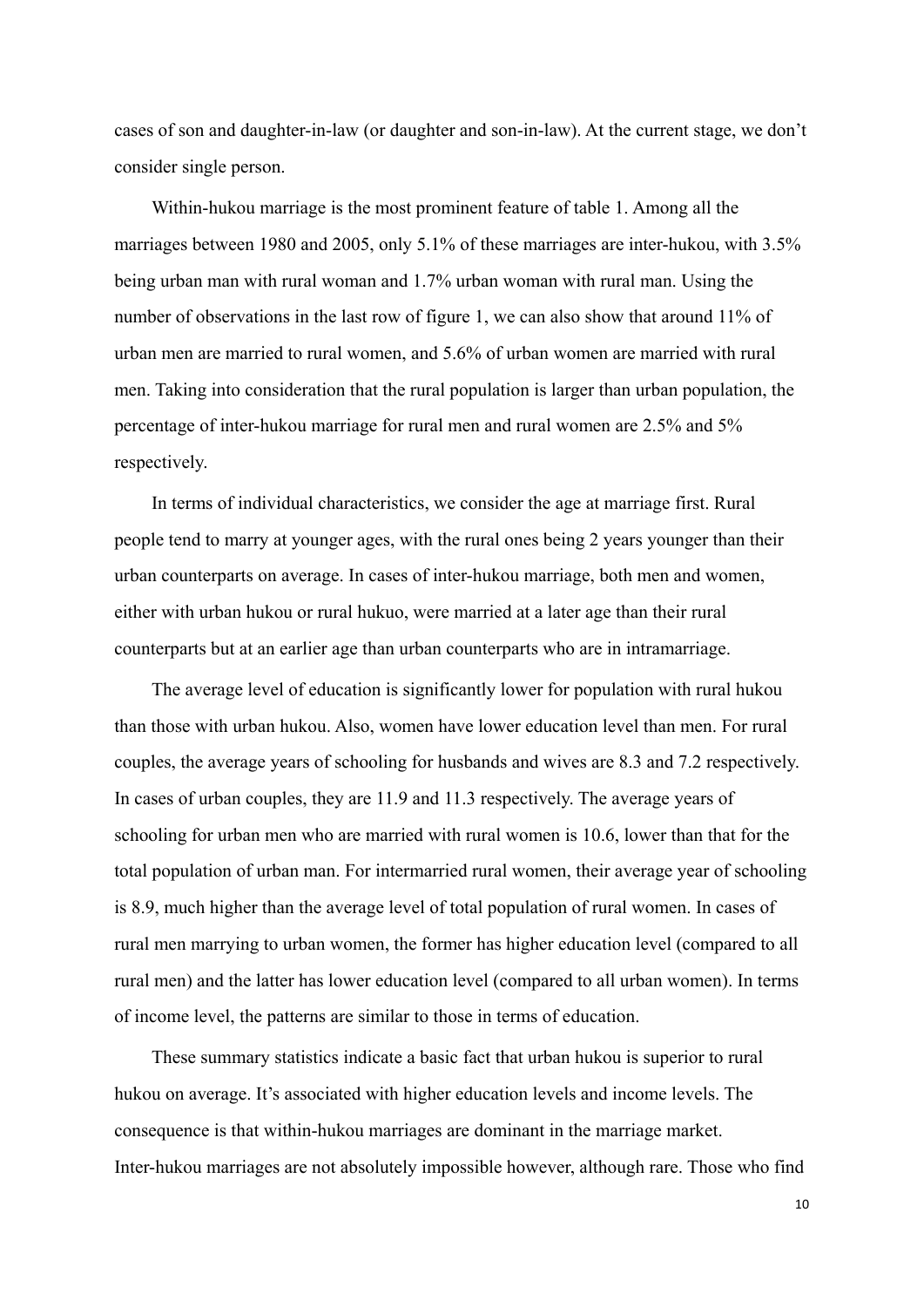it hard to get offers from within urban hukou may choose to search in the rural population. Rural population with better individual characteristics (or family background) are much more likely to get proposes from urban population. This is consistent with our simple  $model.<sup>3</sup>$ 

# **4. Hukou Reform and Inter-hukou Marriage**

# **4.1 Hukou reform and child's hukou**

If the rule change of the determination of child's hukou status affected inter-hukou marriage, we should be able to observe that children of inter-hukou marriage born after 1998 are more likely to choose urban hukou (given  $c>0$ ). Notice that the reform doesn't change the fact that child's hukou status is determined by its parents. In cases both parents are of the same hukou, the child can't choose hukou status other than that of its parents'. Next, we investigate how children born at different years choose their hukou status in intermarriages.

Using the census data of 2005, the left panel of figure 1 plot the fractions of children whose hukou follow their mothers' and whose hukou follow their fathers in intermarriage. In case of urban man marrying rural woman, child born after 1998 (aged 8 or younger) is more likely to follow its father's hukou status. In case of rural man marrying urban woman, child is after its mother in terms of hukou in most of the time, whether before or after 1998. Notice that there is no discontinuity regarding to the likelihood of being after father's hukou. According to the policy, children born before 1998 can also change hukou status given their parents hukou are not identical. But the hukou problem of children born after 1998 is the priority. The problem of those born before 1998 can be solved gradually.

Using the data of 2000, we can see more discontinuity (right panel of figure 1). For children born before 1998, their hukou mainly follow their mothers. The faction of following their mothers declined dramatically for those born after 1998. The difference between the left and right panel of figure 1 reflect the fact that the implementation of the policy has some inertia. The change of hukou status for those who are born before 1998 has some time lag. Figure 1 indicates that the choice of children's hukou status is responsive to the rule change in 1998.

<sup>&</sup>lt;sup>3</sup> To some extent, it's similar to the case of inter-caste marriage in India as described by Anderson (2003).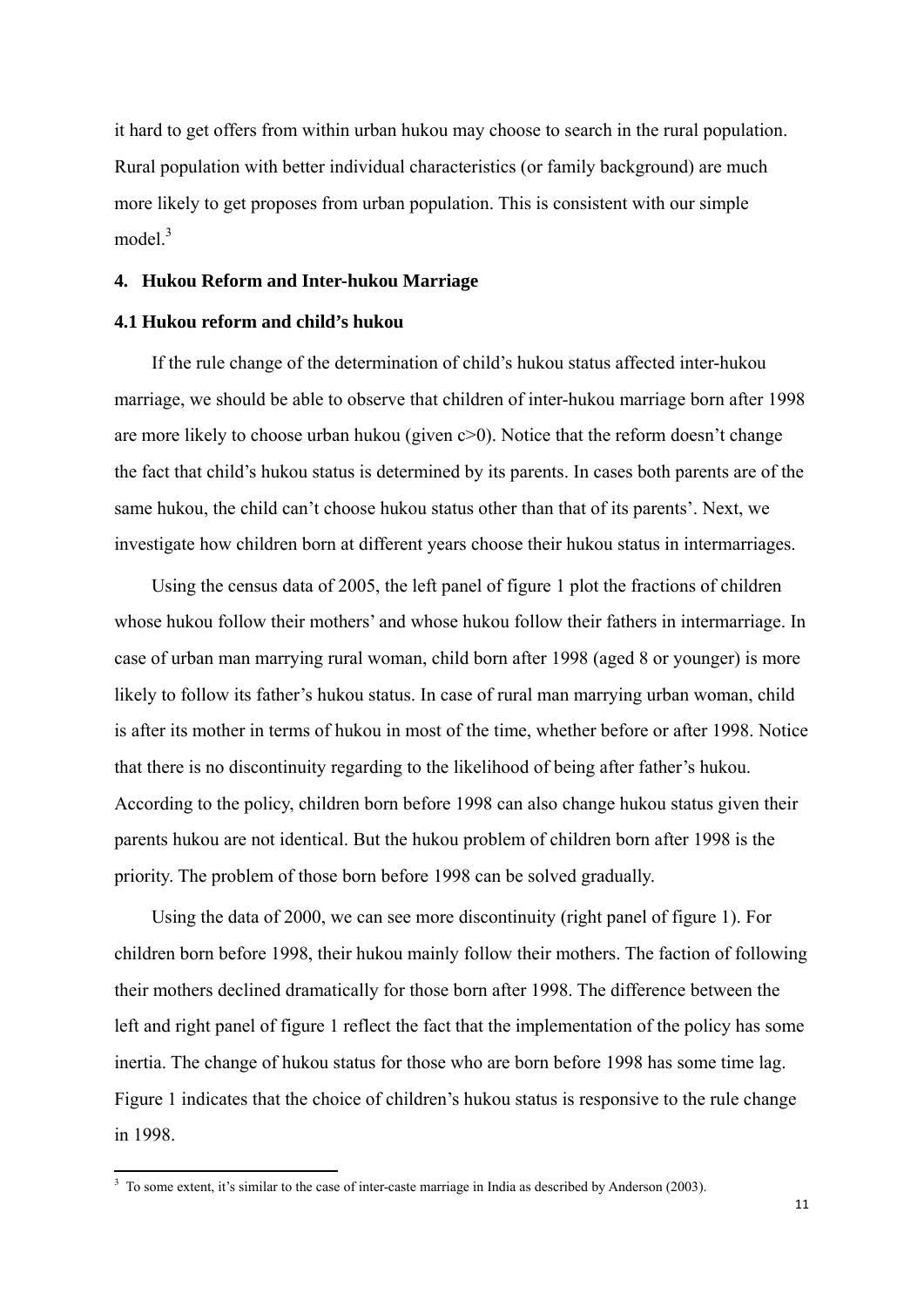# **4.2 Difference-in-difference**

In figure 2, we give the time trend of total inter-hukou marriage, and the trend by types. The solid line is the fraction of new inter-hukou marriages in one year for different years. The dash and dot lines are for the intermarriages of urban man with rural woman and urban woman with rural man, respectively. From the left panel, we can see a downward trend of inter marriage in the early 1980s, and from the late 1980s, inter marriages increase. The increase is more significant after 1998. When we consider the two types of inter-hukou marriage separately, they show some interesting dissimilarities. For the type of rural woman marrying urban man, there is a downward trend until the mid and late 1980s. In the early 1990s, this type of inter-hukou marriage began to increase gradually, and after 1998, the increasing trend accelerated. In comparison, the fraction of intermarriage with rural man marrying urban woman remained low, but kept increasing during the whole period, without significant change around year 1998. To make the comparison more relevant, the right panel of figure 2 keeps only observations of those married after 1990. From 1990 to 1998, the two types of inter-hukou marriage have a parallel time trend. But after 1998, there's divergence between these two types of marriage.

In the following, we consider a difference-in-difference model. Consider a random observation (with the information of a couple), there are four possibilities: marriage within rural hukou, marriage within urban hukou, rural woman marrying urban man, or rural man marrying urban woman. We use a dummy variable *y* to indicate whether the marriage is intra-hukou (y=0) or inter-hukou (y=1). Therefore, we can estimate a linear probability model.

 $y_i = X_i \beta + \text{Policy98}_i * \gamma + \text{HHukou}_i * \lambda + \text{Policy98}_i * \text{HHukou}_i * \delta + \varepsilon_i$ 

X is a vector of control variables including age, education, income, their differences (between wife and husband), regional characteristics (sex ratio, income inequality measured as standard deviation of monthly income, and urbanization rate), province dummies and time trend of every province. The variable policy98 is used to indicate whether the couples get married after 1998. HHukou is a dummy to indicate whether the husband's hukou is urban or rual (urban=1/rural=0). Then the coefficient  $\delta$  is the effect of the reform on inter-hukou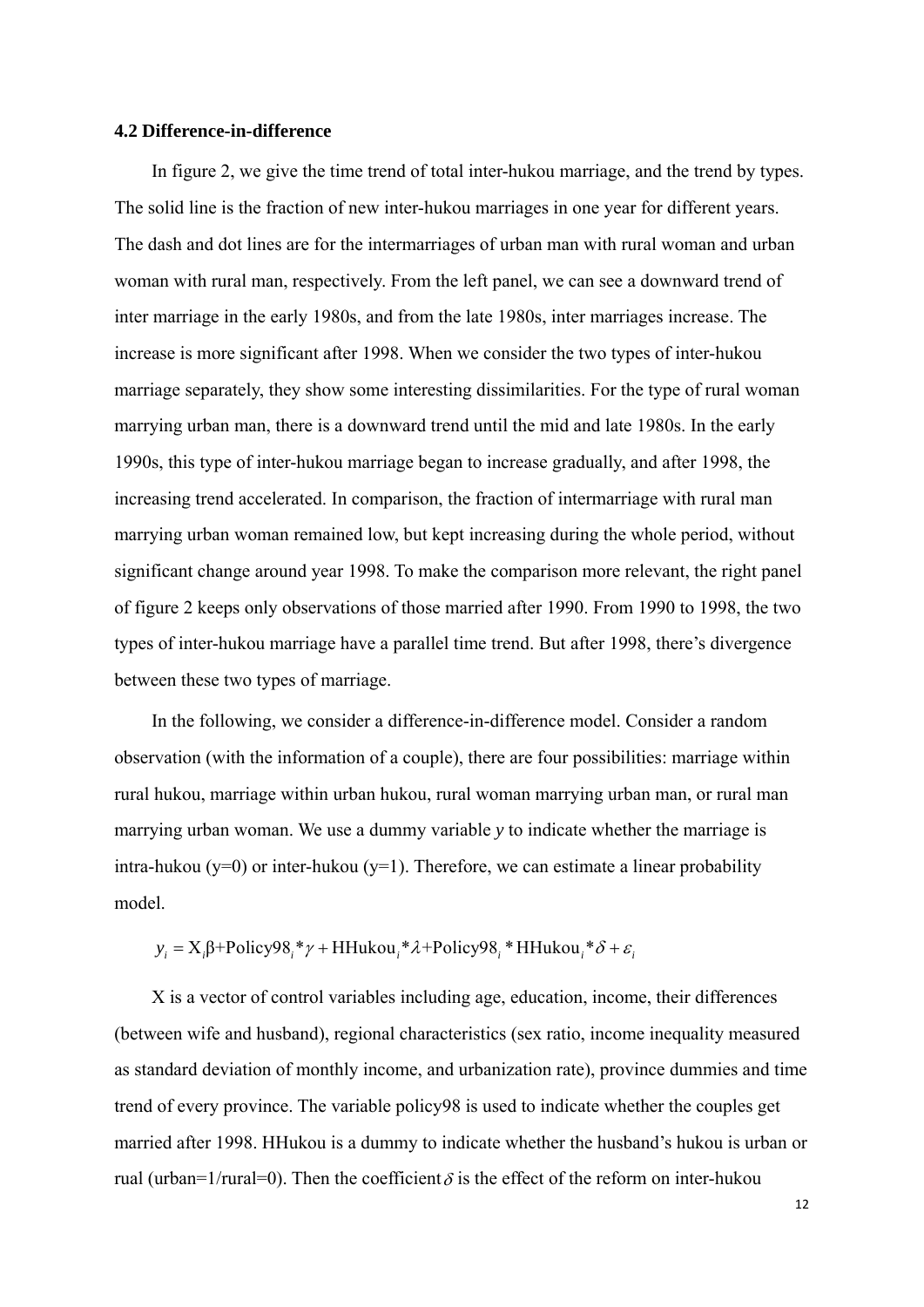marriage. Table 2 shows how the DID strategy works (ignoring X at the moment). When HHukou=1, the above model gives the probability of an urban man marrying a rural woman. To compare this type of inter-hukou marriage after 1998 and before 1998, we have  $\gamma + \delta$ . Obviously, there may be other factors that influence the probability of this type of inter-marriage<sub>γ</sub>. As the probability of rural man marrying urban woman does not change with the rule, the change after 1998 in this type of inter-hukou marriage can be used to control for  $\gamma$ .

The results are reported in table 3. Based on the estimate of  $\delta$ , we can see that after the rule changed, the probability of inter-hukou marriage for urban man increased by over 5%. In column 1 of table 3, we don't have other controls except *policy98*, *HHukou*, and their interaction. The interaction term is highly significant (5.8%). In column 2, we controlled provincial dummies and provincial specific time trend. In column 3, we add control variables of difference of characteristics between wife and husband and their interaction with variable *HHukou*. Column 4 controlled the age at marriage, education level, and income level of husband. Further in column 5, we only keep couples married after 1990 make couples married before the reform and those after the reform more comparable. In all the robustness checks, the estimates of  $\delta$  varies from 5% to 7%, around our baseline estimate in column 1.

The above estimations have potential problems, however. The first one is that rural man and urban man may have different time trend even without the intervention of hukou reform. To alleviate this concern, we do a placebo experiment, by choosing arbitrarily the year of 1990 as the year the policy commenced. After deleting the observations that married after 1998, we run regressions as before. The coefficient of the interaction term (*HHukou\*policy90*) is not significant any more. This makes us a little more confident that the significant estimates in column 1-5 are indeed the effect of the 1998 policy. The second problem is that the total population of rural man and urban man are different, with the former much larger than the latter. Further, the probability of rural man marrying to urban woman is much lower than urban man marrying to rural woman even before the reform. Therefore, we consider inter-hukou marriage from perspectives of different types of individuals. The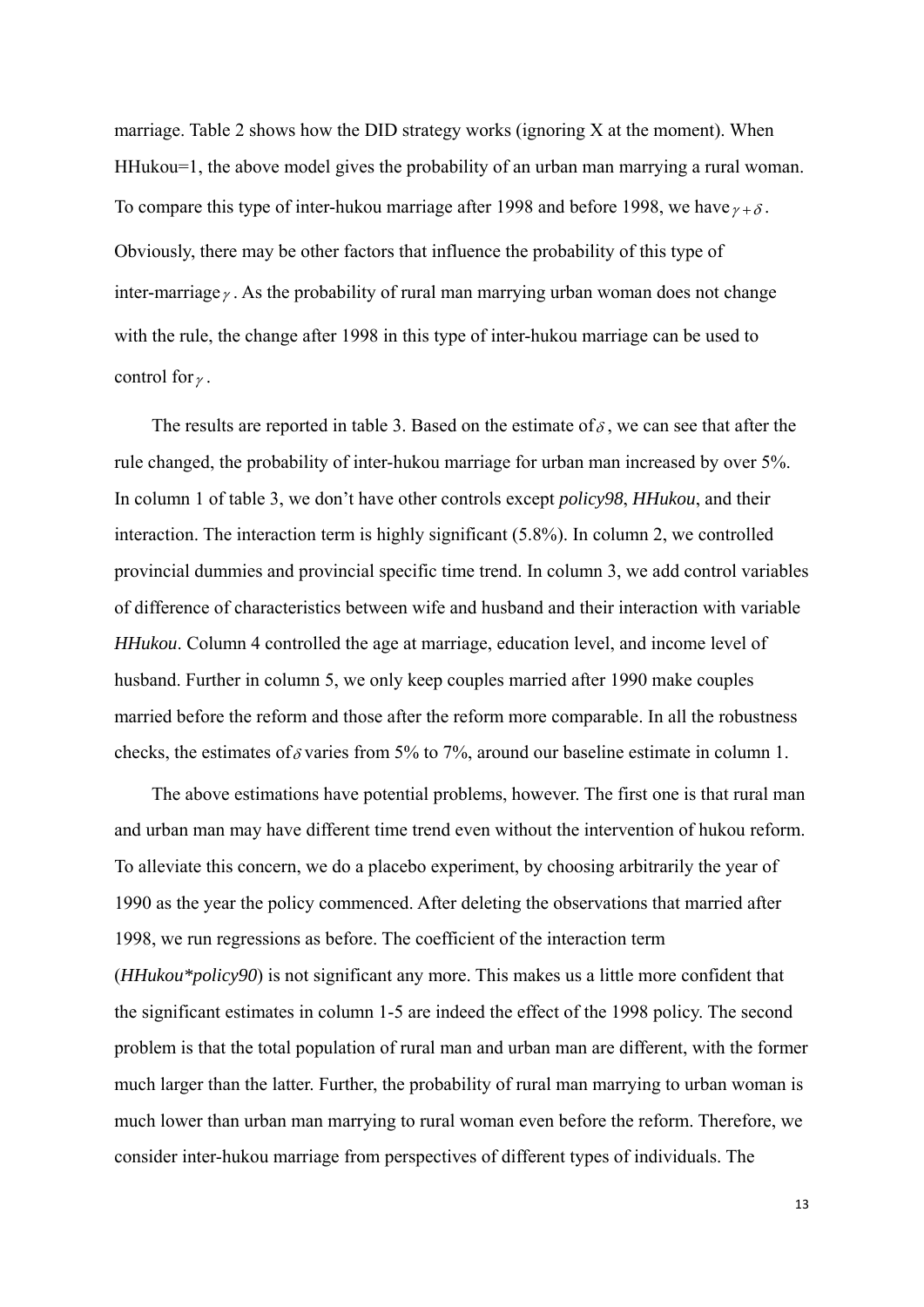method is just before-after comparison.

# **4.3 Before-After**

We consider rural women, urban women, rural men, and urban men respectively to see the effect of hukou reform on their probability of marrying the opposite sex with different hukou. As we only consider those who are married, every observation has two choices: intra-hukou marriage or inter-hukou marriage. In figure 3 we plot the fraction of population marrying the opposite sex with different hukou for each population. Panel A of figure 3 is for rural women. The probability of rural women marrying urban man declined slightly in the 1980s, and began to increase in the 1990s. After 1998, the increase becomes more significant. Panel D of figure 3 is for urban men. Similarly, their probability of marrying rural women changed gradually before 1998. After that the probability of inter-hukou marriage increases dramatically. Although from different perspectives, both panel A and panel D reflect the possibility of inter-hukou marriage between rural women and urban men. Correspondingly, both panel B and panel C reflect the possibility of inter-hukou marriage between rural men and urban women. Although not as many as the number of rural women marrying urban men, this type of marriage increase gradually ever since 1980s. But there are no discontinuities around 1998. We already mentioned this asymmetry in the last subsection between panel A-D and panel B-C. It is due to the fact that the new rule affects the potential output of former type of intermarriage, but not the latter type.

To investigate it more rigorously, we estimate a group of linear probability models:

 $y_i = X_i \beta_{\rm g} + \text{policy98}_i * \gamma_{\rm g} + \varepsilon_i$ 

g=1, 2, 3, 4 represent rural women, urban women, rural men and urban men respectively. We estimate the LPM separately for these four types of populations. Dependent variable y is a dummy, with  $y=1$  representing intermarriage and  $y=0$  intramarriage. The vector X contains control variables as in the last subsection.

As for rural woman (column 1 of table 4), the probability of marrying an urban man first increases with age and then declines. The more educated and those earn more are more likely to be intermarried. If intermarried, the characteristics difference (age, education and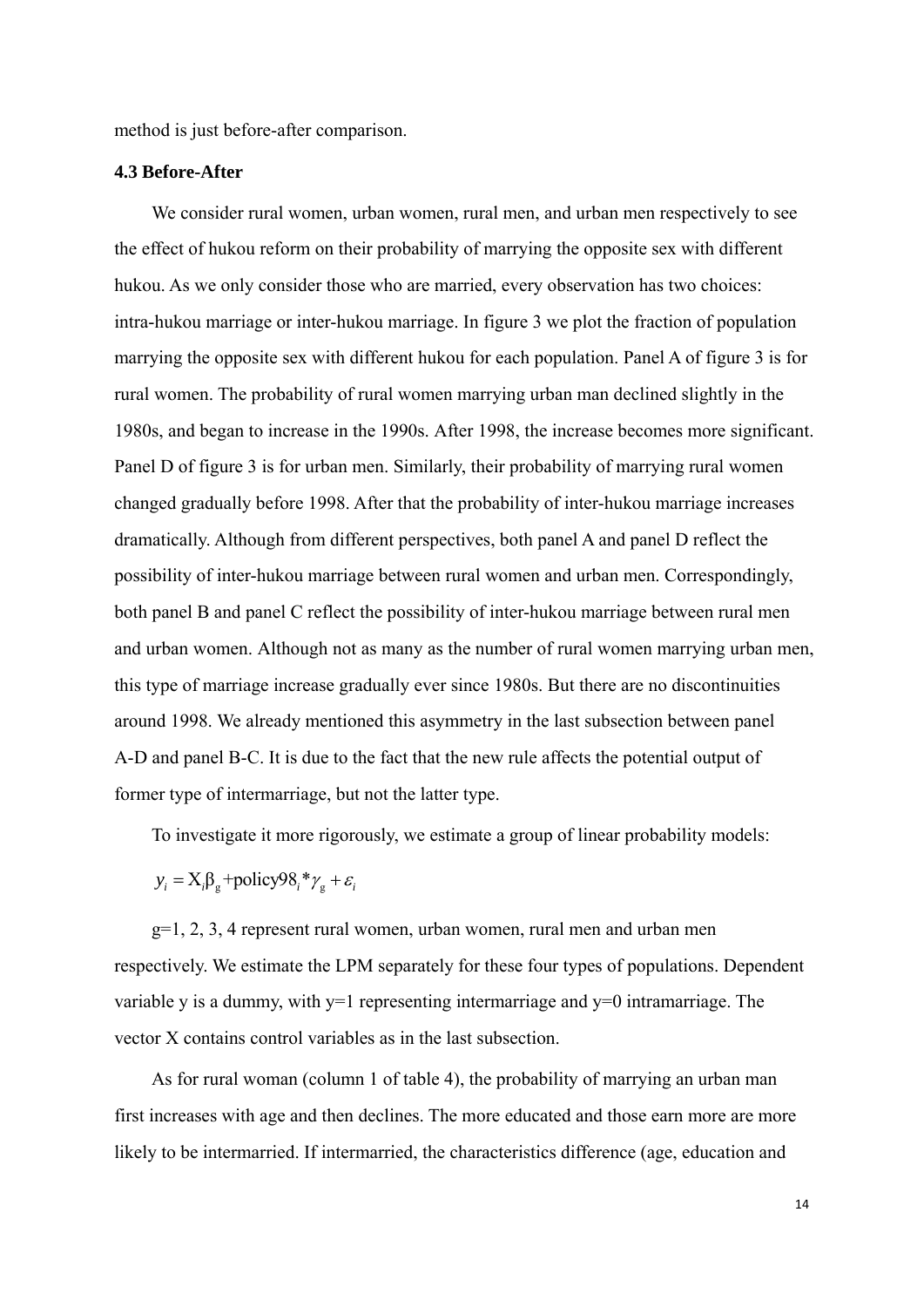income) between wives and husbands tend to be larger. In terms of regional characteristics, both the rise in sex ratio (the fraction of female in total population) and inequality make rural women in a more competitive environment and therefore lower their probability of intermarriage. On the contrary, the probability of intermarriage increases with urbanization rate (the fraction of population with urban hukou). At last, we can see that the probability of intermarriage increases as time passes by. After controlling all the above factors, the coefficient on variable *policy98* is still 2.3% and highly significant.

Column 2 in figure 4 is for urban women. The more educated are less likely to marry rural men. Both the age difference and education difference are negatively associated with probability of intermarriage. Regional inequality is positively related to the probability of intermarriage. The urbanization rate, however, is negatively associated with urban women's intermarriage. After controlling provincial dummies and province specific time trend, the probability of intermarriage after 1998 is still significantly higher than before 1998. Column 3 and column 4 are for rural man and urban man respectively. For rural man, higher level of human capital and income are associated with higher probability of intermarriage. The opposite is true for urban man, however. Higher inequality is associated with lower (higher) probability of intermarriage for rural (urban) man. Higher urbanization rate is associated with higher probability of intermarriage for rural men, but associated with lower probability of intermarriage for urban men.

Summarize the results in table 4. For each type of population, the reform in 1998 is associated with more intermarriage in terms of hukou status, even after controlling a rich set of variables. However, the effects of the reform are different for different types of inter-marriage. From the perspective of rural population, the estimates of the coefficient of policy dummy (policy98) are 2.3% and 0.5% for women and men respectively. The policy has more impact on rural women than on rural men. Correspondingly, this policy has more impact on urban men than on urban women from the perspective of urban population, the estimates being 2.1% and 7.7% for women and men respectively. As emphasized many times, the fact that intermarriage between urban man and rural woman increase more than the opposite lies in the choice of child's hukou. Therefore we can use the estimates of coefficient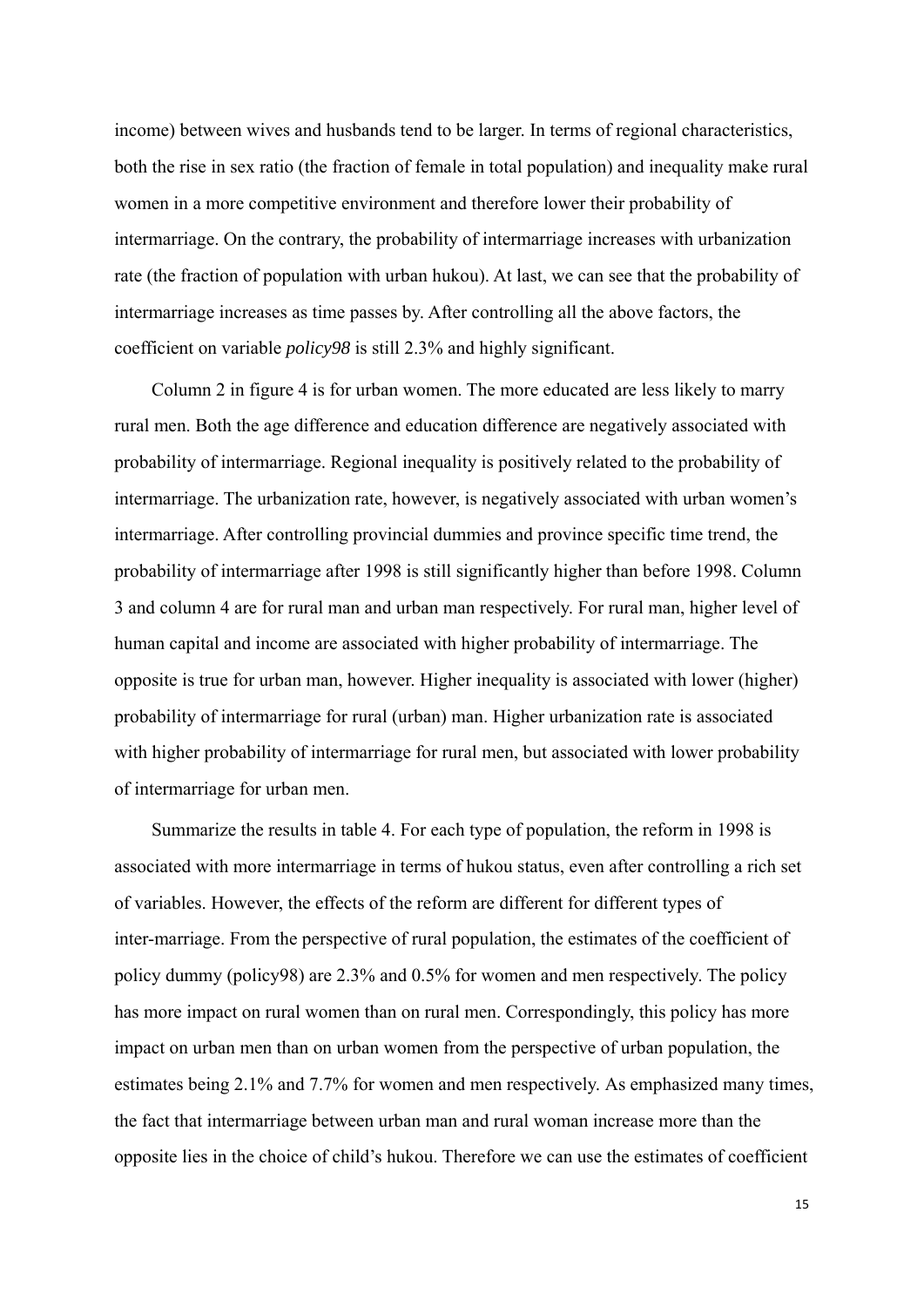of policy98 for urban women (column 2) and for rural men (column 3) to control for other effects of hukou reform in 1998 or just some discontinuous time trends. The effects of the change of rule in terms of child hukou can be differenced out. We can calculate that the probability of rural women marrying urban men increased by 1.8% (2.3%-0.5%), and that the probability of urban men marrying rural women increased by 5.6% (7.7%-2.1%).

# **5. Hukou Reform and Migration of Rural Woman**

In the previous analysis, we don't consider geographic feature of China's marriage market in terms of hukou status. Historically, the hukou status, either rural or urban, is determined mainly based on where the resident lives or works.<sup>4</sup> In most of the cases of intermarriage, at least one person will migrate. Traditionally, it's the woman that moves to the man's place. And it's the rural one that moves to the urban area. This tradition and practice has two implications. First, this explains why the probability of urban women marrying rural men is significantly low: rural women seldom move to rural areas. Second, intermarriage for rural women means migration and upward mobility. But as pointed by Au et al. (2007), the matrilineal rule of hukou status is another hurdle that rural women face, as well as many others. A natural hypothesis is that the reform of 1998 will create more marriage migration.

To test this hypothesis, we run linear probability models as before. The dependent dummy variable y is an indicator with  $y=1$  indicating migration because of marriage. It is regressed on marriage year dummies as well as many other controls. The estimates of coefficients are plotted in figure 4. Clearly, the probability marriage migration for rural women increased significantly after 1998, which is not true for urban women. For the latter, however, there is a significant increase in 1997. We guess this may be due to the urban labor market reform in 1997. With the ownership restructuring and privatization, the mobility of labor in urban area increased. Workers are not tied up to one work unit. They have more freedom to choose where to work and whom to work for. Urban women are more likely to migrate because of marriage. In figure 4, we don't report the coefficient for men, as this type of cases is rare.

 4 The vast amount of migration makes this acclaim less true. But in general, this claim is still true.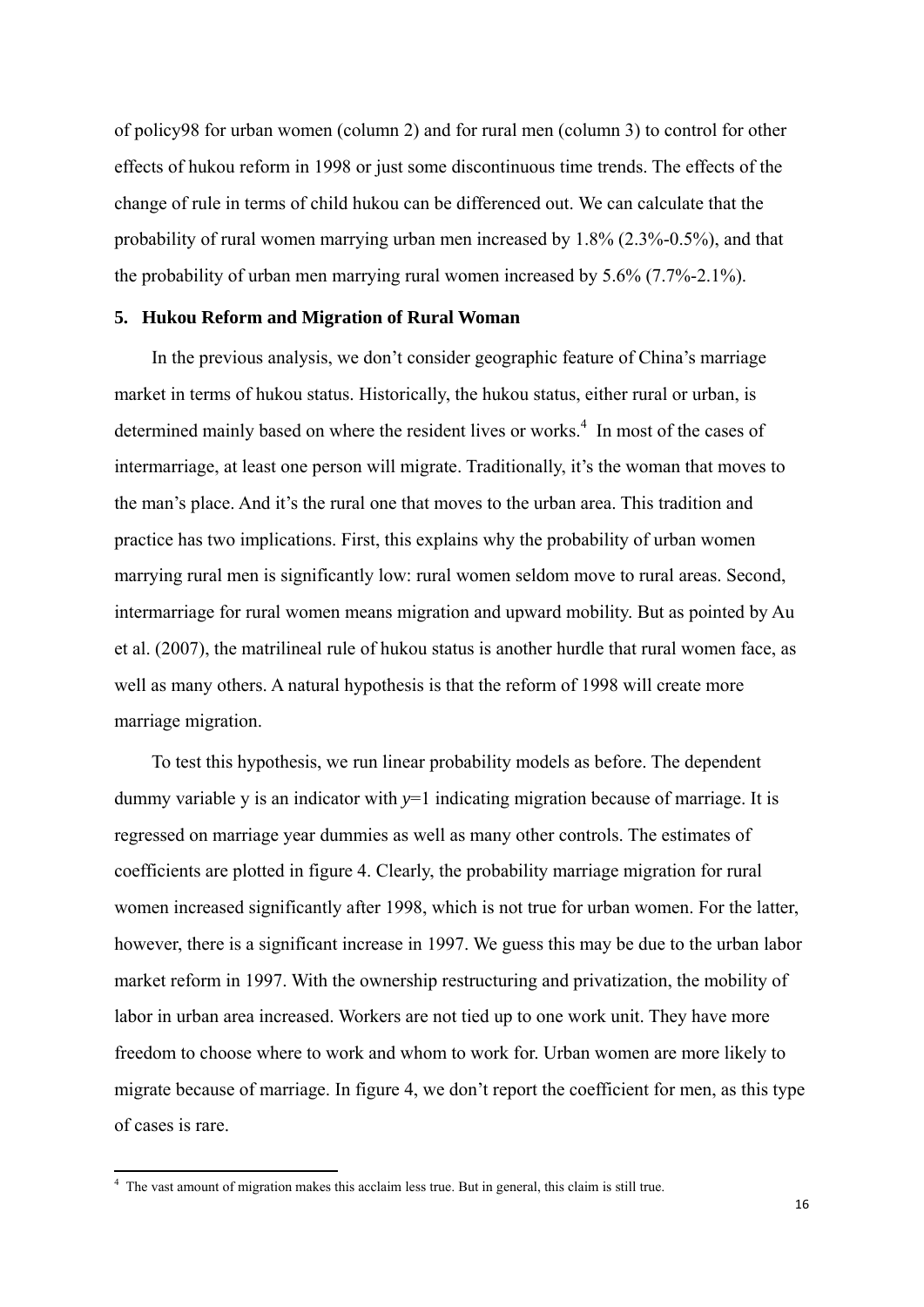Of course, rural women may migrate to another rural area also for purpose of marriage. The reform in 1998 should have no effect on this type of marriage, because the child (children) will have rural hukou whatsoever. The value differential of hukou is much larger between urban and rural than within rural areas. Therefore, we hypothesize that the 1998 policy will have much larger effect on marriage migration to urban areas than marriage migration to other rural areas. To test this hypothesis, we consider three groups of rural women according to where they live in 2005: rural area, suburban area, and urban area. In figure 5, the probability of marriage migration kept increasing for all three groups of rural women. But only those in urban or suburban areas show a significant increase after 1998. Marriage migration to other rural areas resembles a linear trend around 1998.

This section justifies the conclusion that hukou system is a hurdle for rural-urban migration. In addition, we point out a specific way how hukou system discourages rural-urban migration: matrilineal rule of hukou status. Abolishment of this rule encourages migration.

# **6. Conclusion**

The hukou system that came into shape in the 1950 has a far reaching influence on China's society and economy. It makes more prominent of the dual feature of China. After several decades of development, hukou system has evolved from a tool of confining rural people within rural area and rural sector to a tool of discriminating rural residents in terms of education and employment opportunities, living condition, social security, and children's social status and their future prospect of life. In most of the cases, urban hukou is associated with better off conditions. Entering the 1990s, hukou system became less restrictive. The document "*On the settlement of several outstanding issues in the current Hukou management*" by the Ministry of Public Security in 1998 symbolized the commencement of a new round of Hukou reform. Till now, however, there are few systematic empirical studies to evaluate the effect of this reform.

In this paper, we focus on a particular aspect of the hukou reform, namely the abolishment of matrilineal rule. In particular, we investigate how the abolishment of the matrilineal rule affects the probability of inter-hukou marriage. According to the regulation,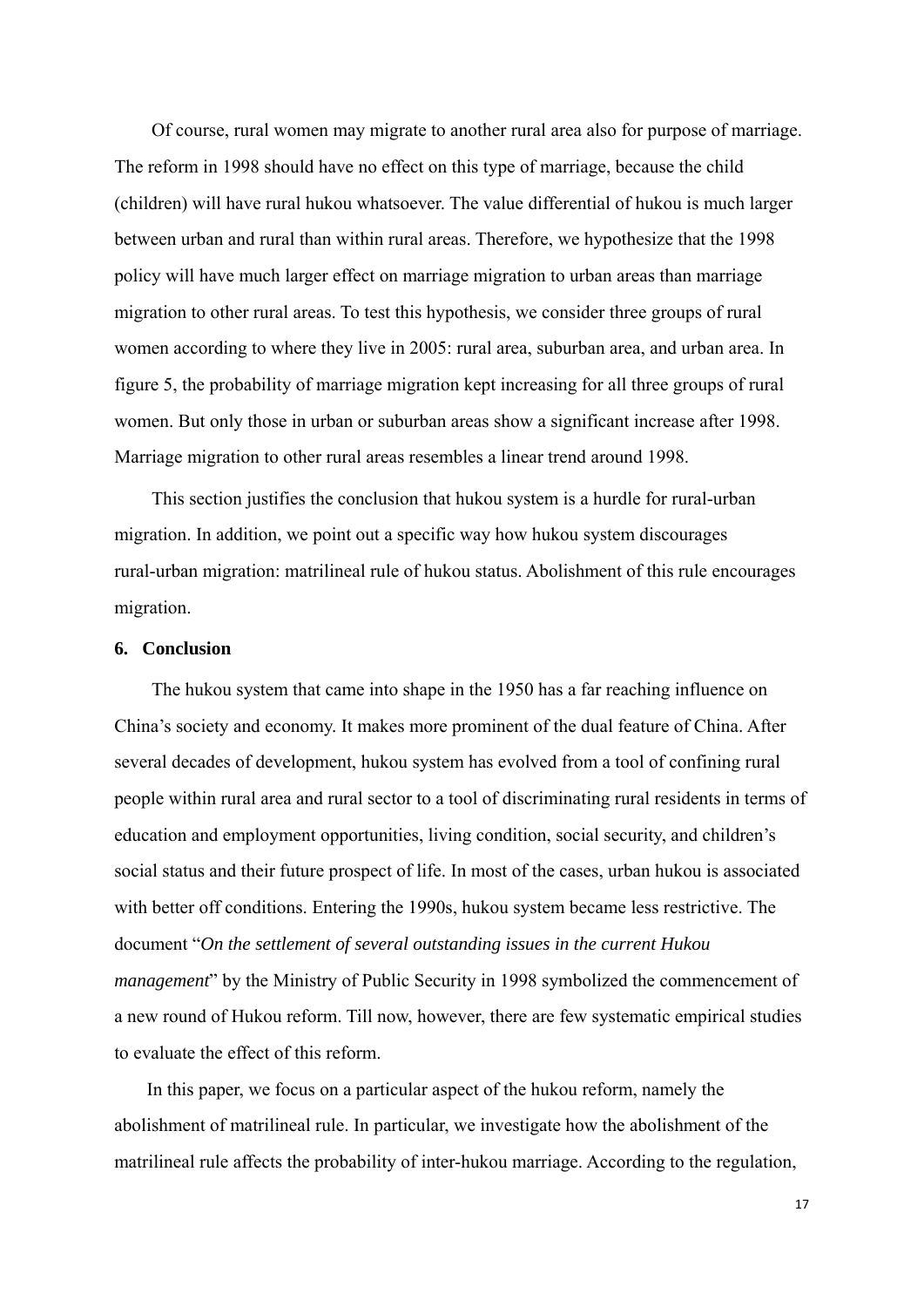the baby's hukou must follow its mother's before 1998. Therefore urban man was reluctant to marry a rural woman because their child would have a rural hukou. The abolishment of this rule eliminates this type of discrimination against rural women. We observe that intermarriage with urban man marrying rural woman increase significantly. And rural woman's probability of marriage migration to urban areas also increases.

There's one feature of hukou system we haven't looked into in this paper, namely the hukou difference among different areas within rural or urban areas. China's Hukou system is more than a tool to discriminate between urban and rural population. It is also a tool to discriminate among different areas (cities) within rural or urban areas. For example, the value of urban hukou in Beijing or Shanghai is much higher than the value of urban hukou in some other medium or small cities, let alone rural areas. Although no restrictions are set to keep migrant workers outside, getting Beijing or Shang hukou is extremely difficult. If the two falling in love are from different cities, and the two cities have different levels of infrastructure, public service, etc, they have the same type of problem as we've already seen. And we expect the abolishment of matrilineal rule will also encourage intercity marriage within urban areas, and therefore encourage intercity migration. But the feature of this problem will not be as simple as inter-hukou marriage. We leave it for future research.

Another caveat we should keep in mind is the inadequacy of our theoretical model. One important feature of the marriage market is lacked in the current one, namely the friction of the market. It takes time to find someone that one would like to propose. And they can only organize as a household when both propose to each other. The search and match process will have implications for how the market functions and how the reform will affect the marriage market. But moving that way makes the analysis more difficult.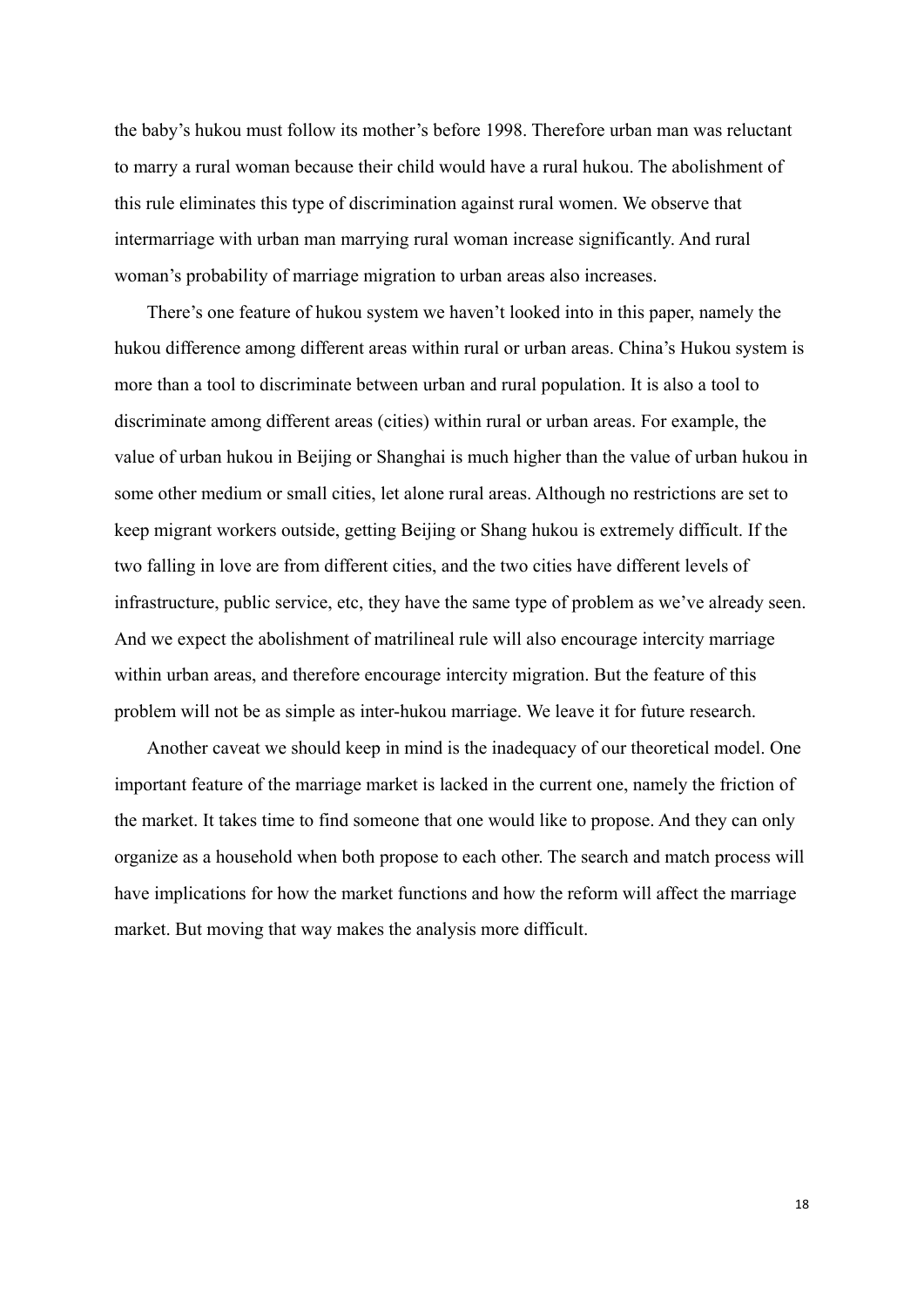#### **Reference:**

- Anderson, Siwan, "Why Dowry Payments Declined with Modernization in Europe but Are Rising in India," *Journal of Political Economy*, Volume 111, #2, 2003, Pp: 269-310
- Au Loong-yu, Nan Shan, and Zhang Ping, 2007, "Women Migrant Workers under the Chinese Social Apartheid", www.cawinfo.org/pdf/final\_10.pdf*.*
- Banerjee Abhijit, Esther Duflo, Maitreesh Ghatak and Jeanne Lafortune, 2009, "Marry for What? Caste and Mate Selection in Modern India", Working Paper.
- Becker, Gary S. 1991. *A Treatise on the Family*. Enlarged edition. Cambridge, MA: Harvard University Press.
- Botticini, Maristella, and Aloysius Siow. 2003. "Why Dowries?" *American Economic Review*, 93(4): 1385–1398.
- Burdett, K., and M. Coles, "Long-Term Partnership Formation: Marriage and Employment," The Economics Journal 109 (1999), F307-34.
- Burdett, K., and M. Coles, "Marriage and Class," Quarterly Journal of Economics 112 (1997), 141-68.
- Choo Eugene and Aloysius Siow, 2006, "Who Marries Whom and Why", *Journal of Political Economy*, 2006, vol. 114, no. 1.
- Fernandez Raquel, and Nezih Guner, 2005, "Love and Money: a Theoretical and Empirical Analysis of Household Sorting and Inequality," Quarterly Journal of Economics, Vol.120 (1, Feb), 273-344.
- Gagnon, Jason, X. Theodora, and Xing Chunbing, 2009, "Are All Migrants Really Worse off in the Labor Market, New Empirical Evidence from China." OECD Working Paper.
- Gullickson Aaron, 2006, "Black-White Interracial Marriage Trends, 1850-2000", Working Paper, Columbia University.
- Xing Chunbing, 2008, "Migration, Self-selection, and Income Distributions, Evidence from Rural and Urban China", Working Paper, Beijing Normal University.
- Maurer-Fazio, Margaret and Ngan Dinh, 2004, *Differential Rewards to, and Contributions of Education in Urban China's Segmented Labor Markets* [J], *Pacific Economic Review*, Vol. 9, No.3, pp. 173-189.
- Meng, Xin and Junsen Zhang, 2001, *The Two-Tier Labor Market in Urban China: Occupational Segregation and Wage Differentials between Urban Residents and Rural Migrants in Shanghai* [J], *Journal of Comparative Economics*, 29, 485-504.
- Whalley, John, and Zhang, Shunming, 2007, "A numerical simulation analysis of (Hukou) labour mobility restrictions in China", Journal of Development Economics, Vol.83, 392-410.
- Neal Derek, 2004, "The Relationship between Marriage Market Prospects and Never-Married Motherhood." *Journal of Human Resources*, vol 39, no 4, pp. 938-57.
- Philip H. Brown, 2009, "Dowry and Intrahousehold Bargaining, Evidence from China" Journal of Human Resources 44(1):25-46.

Reference in Chinese:

Deng Quheng, 2007, "Earnings Differential between Urban Residents and Rural Migrants:Evidence from Oaxaca-Blinder and Quantile Regression Decompositions", Chinese Journal of Population Science, No 2.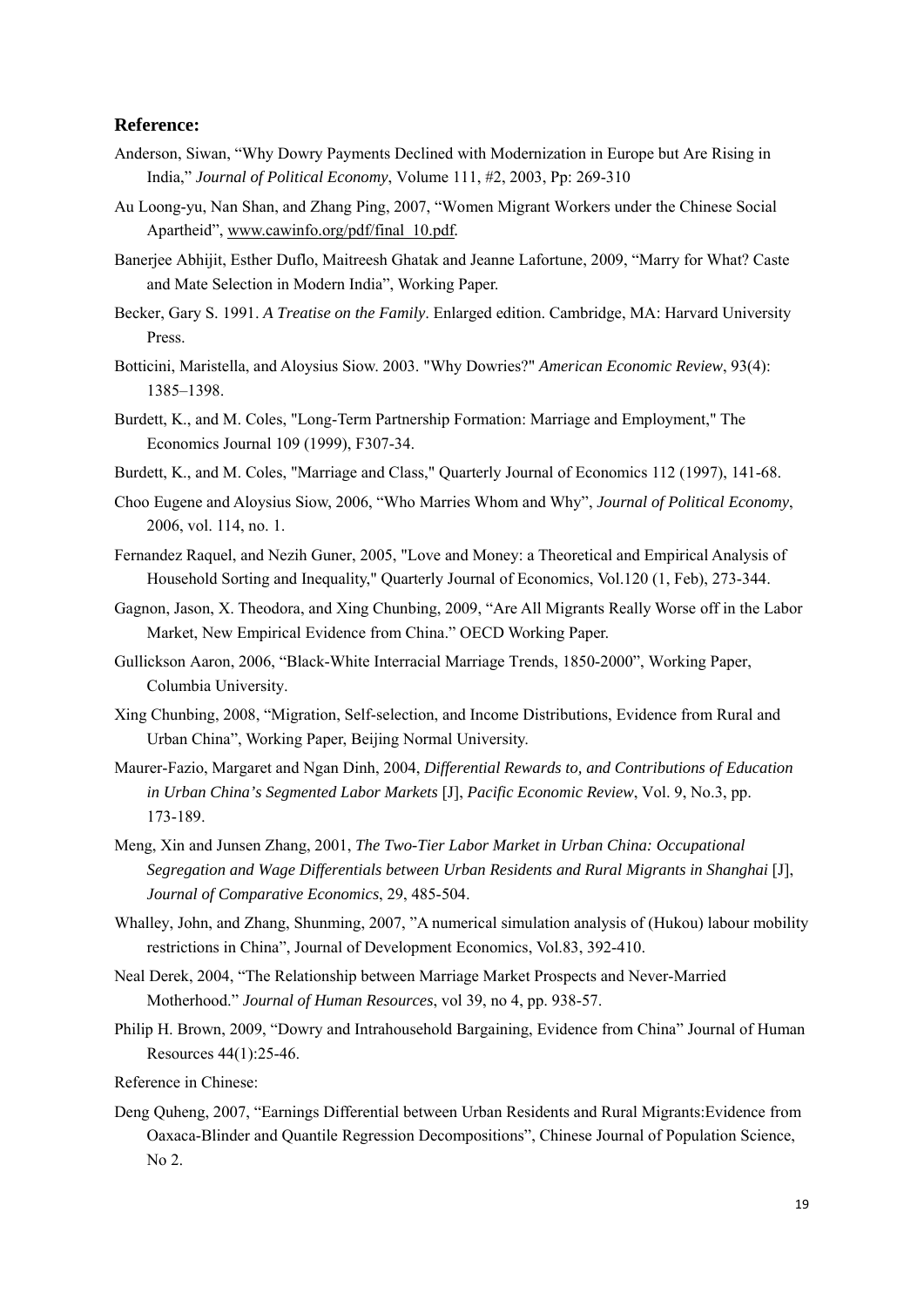- Lu Yilong, 2003, *Huji Zhidu: Kongzhi yu Shehui Chabie (Hukou System: Control and Social Disparity)*, The Commercial Press, Beijing.
- Wang Meiyang, 2005, "Employment Opportunities and Wage Gaps in the Urban Labor Market:A Study of the Employment and Wages of Migrant Laborers", *Social Sciences in China*, No. 5.
- Xing Chunbing, 2008, "Income Gap between Migrants and Urban Residents", *Management World*, No. 10.
- Xing Chunbing and Luo Chuliang, 2009, "Income Gap between Migrants and Urban Residents: Evidence from Semiparametric Analysis", *The Journal of Quantitative & Technical Economics*, No. 10.
- Cai Fang, Du Yang, and Wang Meiyan, 2001, "Household Registration System and Labor Market Protection", *The Economic Research Journal*, No. 12, pp.41-49.
- He Yinghua, 2004, "Measuring the Strictness of the Household Registration System", *China Economic Quarterly*, Vol. 3, 99-122.
- Sun Wenkai, Bai Chongen, Xie Peichu, "Household Registration Reform and Rural to Urban Migration", Working Paper, Renmin University, 2009.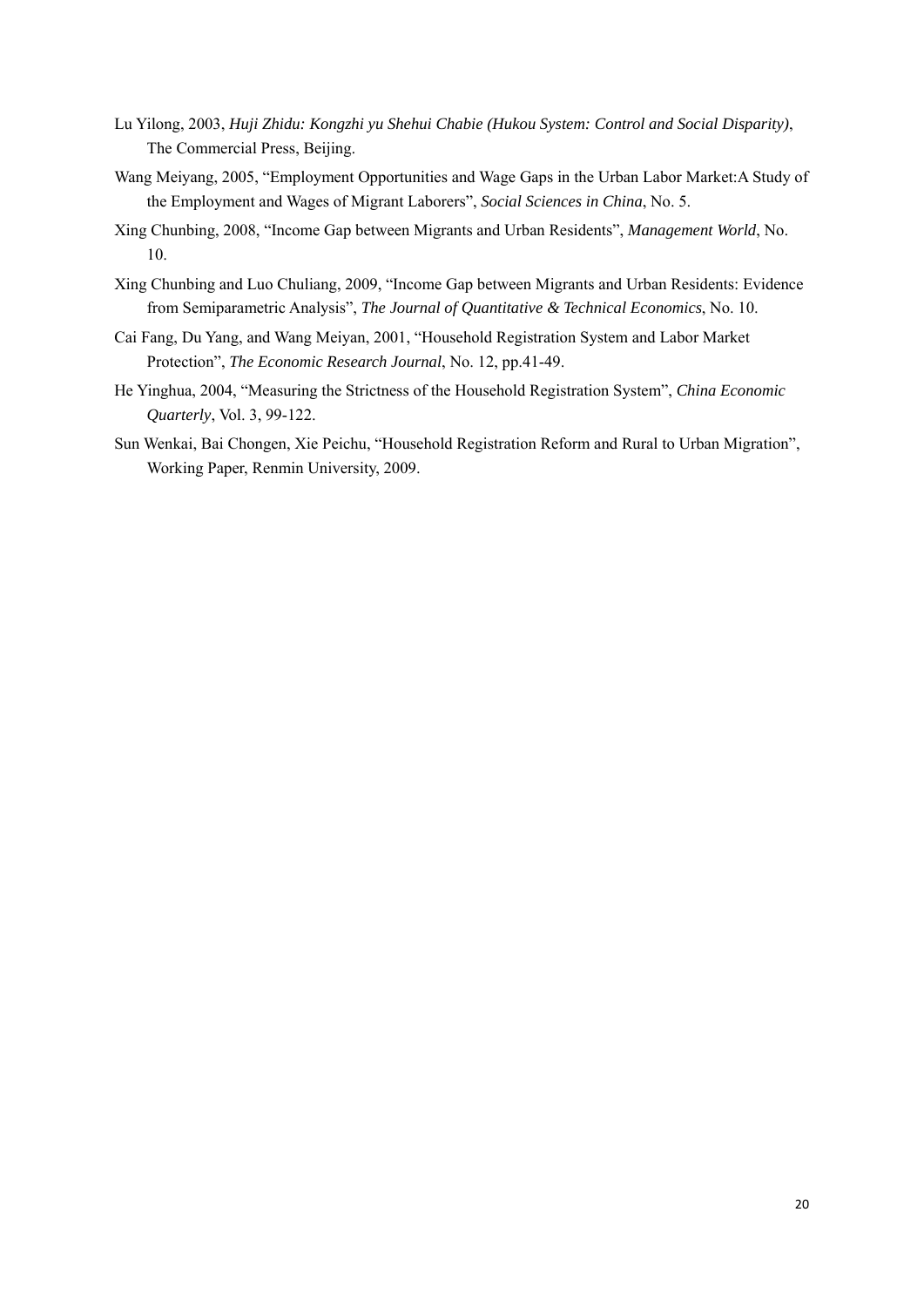|                           |           |           | NoAgHus    | AgHus        | Total  |
|---------------------------|-----------|-----------|------------|--------------|--------|
|                           | $Ag + Ag$ | NoAg+NoAg | $+AgW$ ife | $+NoAgW$ ife |        |
| Husband                   |           |           |            |              |        |
| Age                       | 37.29     | 39.61     | 36.85      | 35.58        | 37.91  |
| Age at marriage           | 23.51     | 25.74     | 25.10      | 24.67        | 24.22  |
| Years of formal schooling | 8.27      | 11.87     | 10.60      | 9.60         | 9.39   |
| Monthly income            | 0.58      | 1.17      | 0.90       | 0.95         | 0.77   |
| Wife                      |           |           |            |              |        |
| Age                       | 35.47     | 37.66     | 34.48      | 33.90        | 36.03  |
| Age at marriage           | 21.69     | 23.79     | 22.73      | 22.99        | 22.34  |
| Years of formal schooling | 7.20      | 11.31     | 8.85       | 9.85         | 8.47   |
| Monthly income            | 0.30      | 0.68      | 0.35       | 0.49         | 0.41   |
| Difference                |           |           |            |              |        |
| Age at marriage           | 1.82      | 1.94      | 2.37       | 1.68         | 1.87   |
| Years of formal schooling | 1.06      | 0.56      | 1.75       | $-0.25$      | 0.92   |
| Monthly income            | 0.29      | 0.49      | 0.55       | 0.45         | 0.36   |
| No. of couples            | 217086    | 92928     | 11338      | 5481         | 326833 |

Table 1 Summary statistics

Note: "Ag+Ag" refers to marriage of rural couples; "NoAg+NoAg" refers to marriage of urban couples; "NoAgHus+AgWife" refers to intermarriage between an urban man and a rural woman; and "AgHus+NoAgWife" refers to intermarriage between a rural man and an urban woman.

|                        | <b>Before 98</b>                     | After 98                                 | $ii - i$          |
|------------------------|--------------------------------------|------------------------------------------|-------------------|
|                        |                                      | ij                                       |                   |
| Urban man              | $E[y_i = 1   X, Policy=0, HHukou=1]$ | $E[y_i = 1   X,$ Policy=1,HHukou=1]      | $\gamma + \delta$ |
| $_{\textstyle\rm (1)}$ | $= X \cdot \beta + \lambda$          | $= Xi \beta + \gamma + \lambda + \delta$ |                   |
| <b>Rural</b> man       | $E[y_i = 1   X,$ Policy=0,HHukou=0]  | $E[y_i = 1   X,$ Policy=1,HHukou=0]      | $\gamma$          |
| ➁                      | $=X.\beta$                           | $=X_i\beta + \gamma$                     |                   |
| 20-Q                   |                                      | $-\lambda + \delta$                      |                   |

Table 2 DID strategy to identify the hukou reform effect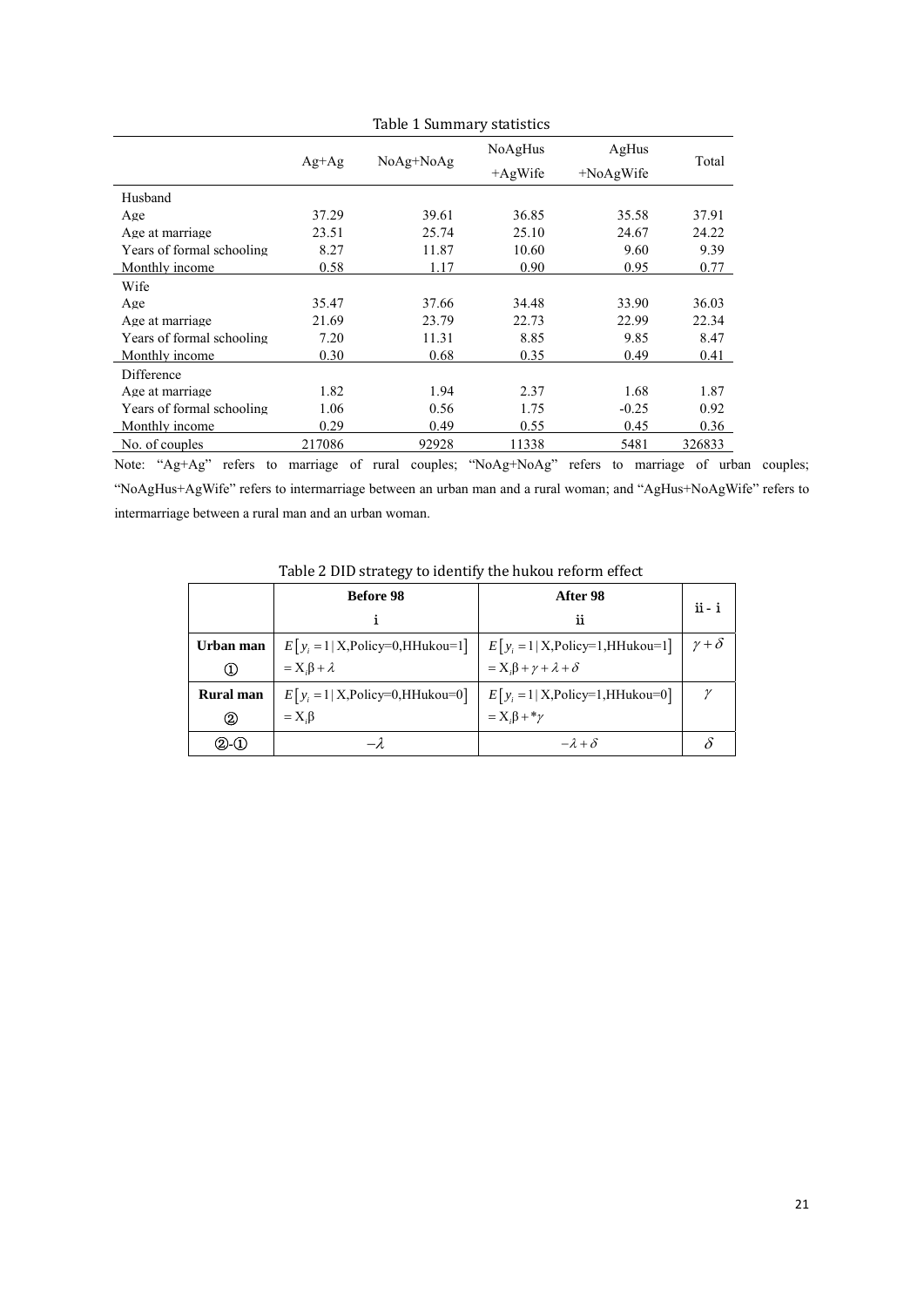|                                             | Dependent variable: intermarriage (yes=1/no=0) |                                  |                                  |                                  |                                   |                                  |
|---------------------------------------------|------------------------------------------------|----------------------------------|----------------------------------|----------------------------------|-----------------------------------|----------------------------------|
|                                             | (1)                                            | (2)                              | (3)                              | (4)                              | (5)                               | (6)                              |
| Non ag husband                              | $0.070***$                                     | $0.074***$                       | $0.389***$                       | $0.421***$                       | $0.511***$                        | $0.346***$                       |
| Marriage after 98                           | (0.001)<br>$0.022***$<br>(0.001)               | (0.001)<br>$0.013***$<br>(0.002) | (0.028)<br>$0.012***$<br>(0.002) | (0.028)<br>$0.008***$<br>(0.002) | (0.040)<br>$-0.017***$<br>(0.002) | (0.029)<br>$0.003**$<br>(0.002)  |
| (Marriage after 98)*(Non ag husband)        | $0.058***$                                     | $0.050***$                       | $0.055***$                       | $0.069***$                       | $0.070***$                        | $-0.003$                         |
| Year of marriage                            | (0.002)                                        | (0.002)<br>$0.003***$<br>(0.000) | (0.002)<br>$0.002***$<br>(0.000) | (0.002)<br>$0.003***$<br>(0.000) | (0.002)<br>$0.008***$<br>(0.001)  | (0.002)<br>$0.002***$<br>(0.001) |
| Age difference                              |                                                |                                  | $-0.000$                         | $0.001***$                       | 0.000                             | $0.001***$                       |
| (Age difference)* (Non ag husband)          |                                                |                                  | (0.000)<br>$0.004***$<br>(0.000) | (0.000)<br>$0.003***$<br>(0.000) | (0.000)<br>$0.004***$<br>(0.000)  | (0.000)<br>$0.001**$<br>(0.000)  |
| Schooling yr difference                     |                                                |                                  | $-0.004***$<br>(0.000)           | $-0.003***$<br>(0.000)           | $-0.005***$<br>(0.000)            | $-0.002***$<br>(0.000)           |
| (Schooling yr difference)* (Non ag husband) |                                                |                                  | $0.020***$<br>(0.000)            | $0.026***$<br>(0.000)            | $0.030***$<br>(0.001)             | $0.022***$<br>(0.000)            |
| Rank difference                             |                                                |                                  | $0.004***$<br>(0.001)            | $0.010***$<br>(0.001)            | $0.016***$<br>(0.001)             | $0.006***$<br>(0.001)            |
| (Rank difference)*(Non ag husband)          |                                                |                                  | $-0.004***$<br>(0.001)           | $-0.005***$<br>(0.001)           | $-0.008***$<br>(0.001)            | $-0.003***$<br>(0.001)           |
| Sex ratio                                   |                                                |                                  | $0.065*$<br>(0.035)              | $0.067*$<br>(0.035)              | 0.021<br>(0.051)                  | $0.075**$<br>(0.036)             |
| $(Sex ratio)*(Non ag husband)$              |                                                |                                  | $-0.501***$<br>(0.055)           | $-0.510***$<br>(0.055)           | $-0.737***$<br>(0.078)            | $-0.337***$<br>(0.057)           |
| Inequality                                  |                                                |                                  | $-0.009***$                      | $-0.007***$                      | $-0.008***$                       | $-0.003*$                        |
| Inequality*(Non ag husband)                 |                                                |                                  | (0.002)<br>$0.008***$<br>(0.002) | (0.002)<br>$0.018***$<br>(0.002) | (0.002)<br>$0.027***$<br>(0.003)  | (0.002)<br>$0.010***$<br>(0.003) |
| Urbanization                                |                                                |                                  | $0.072***$<br>(0.004)            | $0.078***$<br>(0.004)            | $0.086***$<br>(0.006)             | $0.063***$<br>(0.005)            |
| Urbanization*(Non ag husband)               |                                                |                                  | $-0.255***$<br>(0.006)           | $-0.257***$<br>(0.005)           | $-0.205***$<br>(0.008)            | $-0.270***$<br>(0.006)           |
| Age at marriage                             |                                                |                                  |                                  | $-0.005***$<br>(0.001)           | $-0.003***$<br>(0.001)            | $-0.006***$<br>(0.001)           |
| Age at marriage squared                     |                                                |                                  |                                  | $0.007***$<br>(0.001)            | $0.004**$<br>(0.002)              | $0.009***$<br>(0.002)            |
| Junior middle                               |                                                |                                  |                                  | $0.010***$<br>(0.001)            | $0.017***$<br>(0.002)             | $0.007***$<br>(0.001)            |
| Senior high                                 |                                                |                                  |                                  | $-0.009***$<br>(0.001)           | $-0.007***$<br>(0.002)            | $-0.012***$<br>(0.001)           |
| College +                                   |                                                |                                  |                                  | $-0.106***$<br>(0.002)           | $-0.115***$<br>(0.003)            | $-0.090***$<br>(0.002)           |
| Rank                                        |                                                |                                  |                                  | $-0.006***$                      | $-0.010***$                       | $-0.003***$                      |
| R-squared<br>N                              | 0.040<br>326833                                | 0.044<br>326833                  | 0.068<br>326833                  | (0.001)<br>0.085<br>326833       | (0.001)<br>0.087<br>181831        | (0.001)<br>0.069<br>250018       |

Table 3 Hukou reform and intermarriage (DID)

Note: \*, \*\*, and \*\*\* refer to significance levels of 10%, 5%, and 1%. Standard errors are in parenthesis.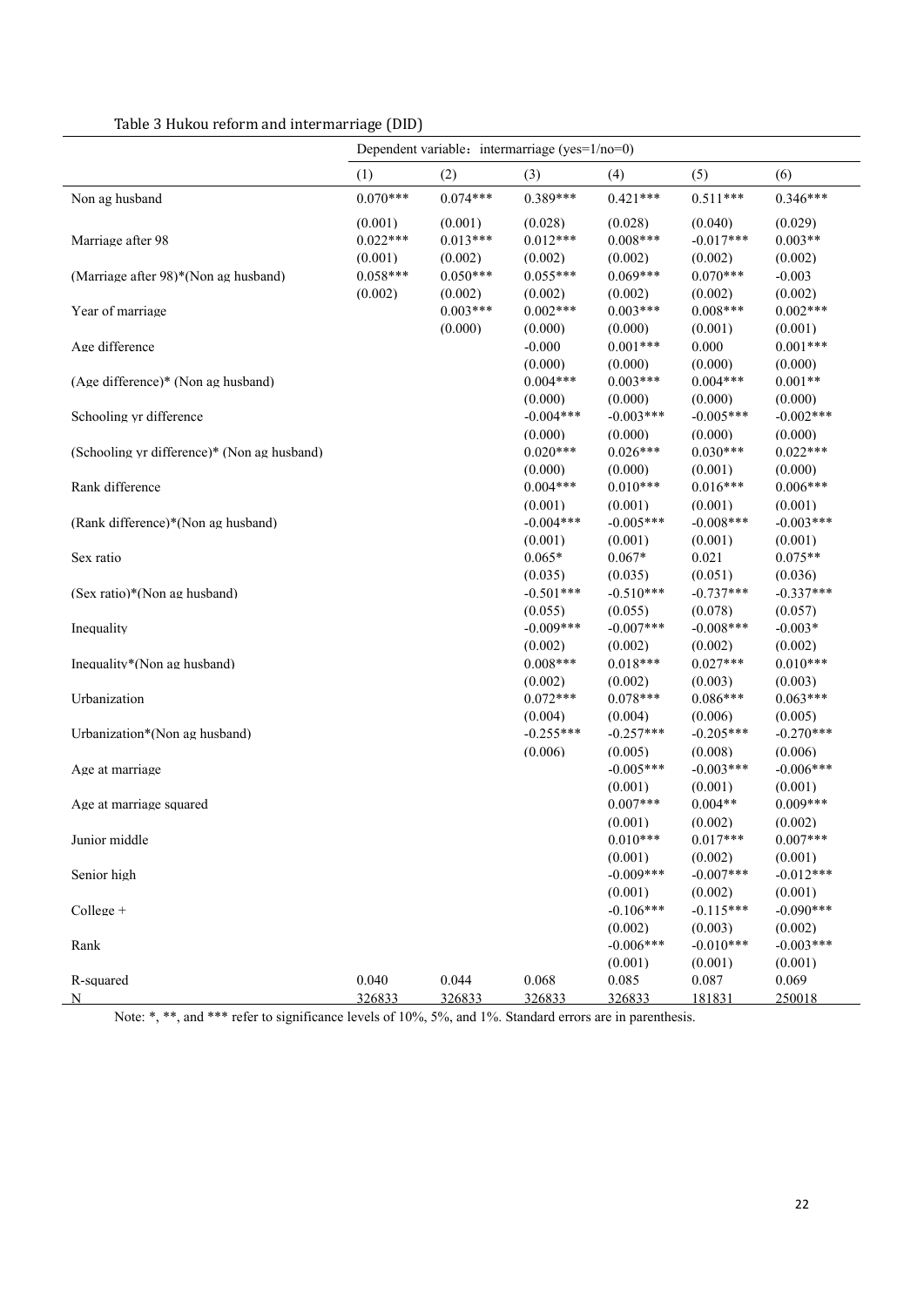| Table 4 Hukou reform and intermarriage (Before-After) |  |
|-------------------------------------------------------|--|
|-------------------------------------------------------|--|

|                                              | Dependent variable: intermarriage (yes=1/no=0) |                |             |              |
|----------------------------------------------|------------------------------------------------|----------------|-------------|--------------|
|                                              | Rural                                          | Urban<br>women |             |              |
|                                              | women                                          |                | Rural men   | Urban men    |
|                                              | (1)                                            | (2)            | (3)         | (4)          |
| Age at marriage                              | $0.013***$                                     | $-0.034***$    | $0.004***$  | $-0.038***$  |
|                                              | (0.001)                                        | (0.002)        | (0.001)     | (0.002)      |
| Age at marriage square                       | $-0.015***$                                    | $0.057***$     | $-0.002$    | $0.051***$   |
|                                              | (0.002)                                        | (0.004)        | (0.001)     | (0.004)      |
| junior middle                                | $0.065***$                                     | $-0.076***$    | $0.017***$  | $-0.081***$  |
|                                              | (0.001)                                        | (0.003)        | (0.001)     | (0.005)      |
| senior high                                  | $0.186***$                                     | $-0.122***$    | $0.060***$  | $-0.170***$  |
|                                              | (0.002)                                        | (0.003)        | (0.001)     | (0.005)      |
| college+                                     | $0.387***$                                     | $-0.164***$    | $0.247***$  | $-0.250***$  |
|                                              | (0.008)                                        | (0.004)        | (0.004)     | (0.005)      |
| Monthly income (1000yuan)                    | $0.006***$                                     | 0.000          | $0.027***$  | $-0.012***$  |
|                                              | (0.001)                                        | (0.001)        | (0.001)     | (0.001)      |
| Age difference (husband minus wife)          | $0.006***$                                     | $-0.005***$    | $-0.002***$ | $0.008***$   |
|                                              | (0.000)                                        | (0.000)        | (0.000)     | (0.000)      |
| Schooling yr difference (husband minus wife) | $0.014***$                                     | $-0.014***$    | $-0.007***$ | $0.028***$   |
|                                              | (0.000)                                        | (0.000)        | (0.000)     | (0.000)      |
| Income difference (husband minus wife)       | $0.015***$                                     | 0.000          | $-0.022***$ | $0.009***$   |
|                                              | (0.001)                                        | (0.001)        | (0.001)     | (0.001)      |
| Sex ratio (female/total)                     | $-0.141***$                                    | 0.024          | $-0.025$    | $-0.248***$  |
|                                              | (0.037)                                        | (0.071)        | (0.027)     | (0.091)      |
| Inequality (standard deviation of income)    | $-0.014***$                                    | $0.008***$     | $-0.008***$ | $0.013***$   |
|                                              | (0.002)                                        | (0.002)        | (0.001)     | (0.003)      |
| Urbanization (proportion of non ag hukou)    | $0.090***$                                     | $-0.071***$    | $0.053***$  | $-0.136***$  |
|                                              | (0.005)                                        | (0.007)        | (0.003)     | (0.009)      |
| Year of marriage                             | $0.002***$                                     | $0.004***$     | $0.002***$  | $0.006***$   |
|                                              | (0.001)                                        | (0.001)        | (0.000)     | (0.001)      |
| Marriage after 1998                          | $0.023***$                                     | $0.021***$     | $0.005***$  | $0.077***$   |
|                                              | (0.002)                                        | (0.003)        | (0.001)     | (0.003)      |
| Constant                                     | $-3.780***$                                    | $-7.468***$    | $-4.113***$ | $-10.224***$ |
|                                              | (1.148)                                        | (1.041)        | (0.871)     | (1.323)      |
| R-squared                                    | 0.075                                          | 0.062          | 0.047       | 0.119        |
| N                                            | 228424                                         | 98409          | 222567      | 104266       |

Note: \*, \*\*, and \*\*\* refer to significance levels of 10%, 5%, and 1%. Standard errors are in parenthesis.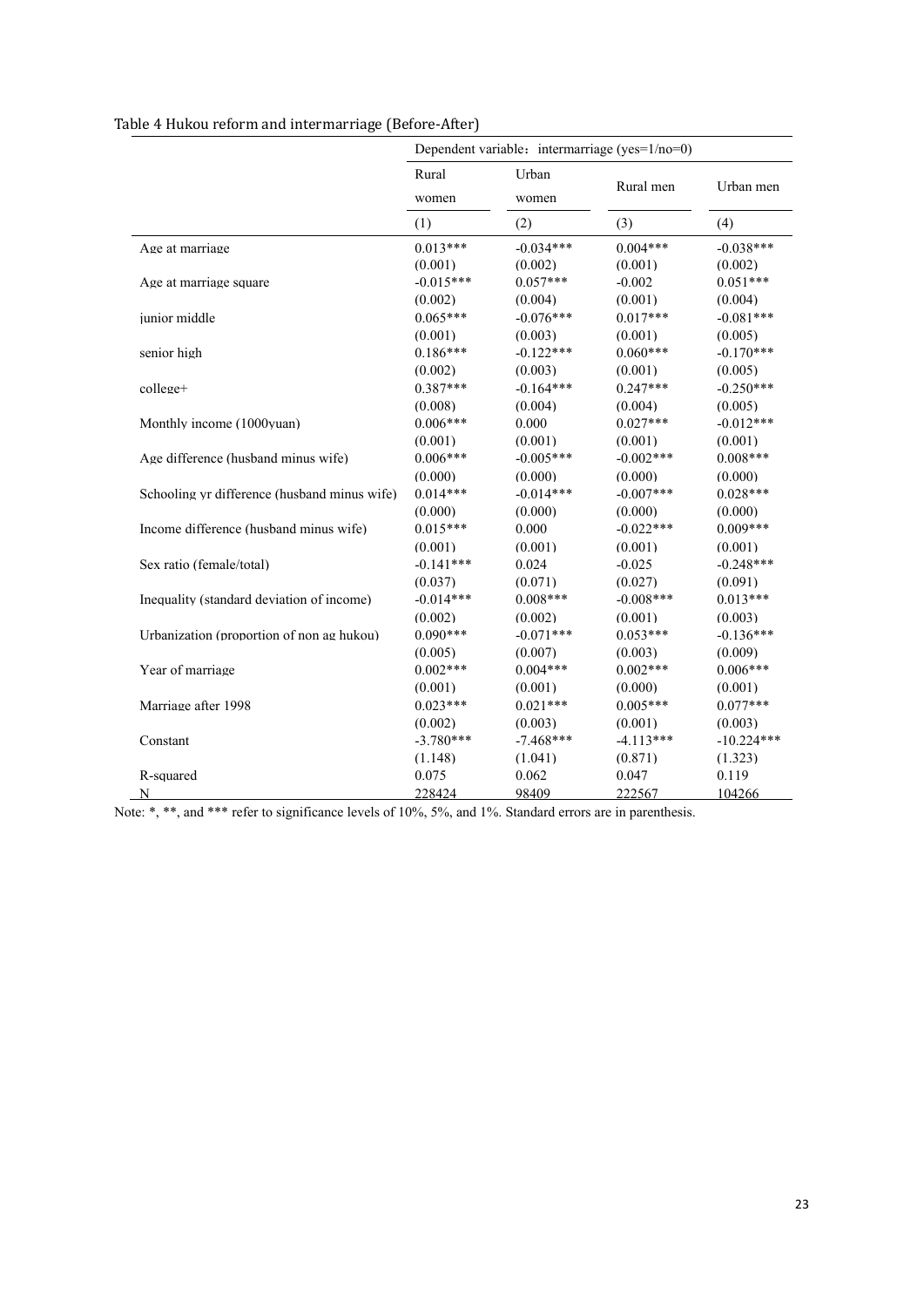

Figure 1 hukou reform and child hukou choice in intermarriage



Figure 2 Hukou reform and intermarriage (I)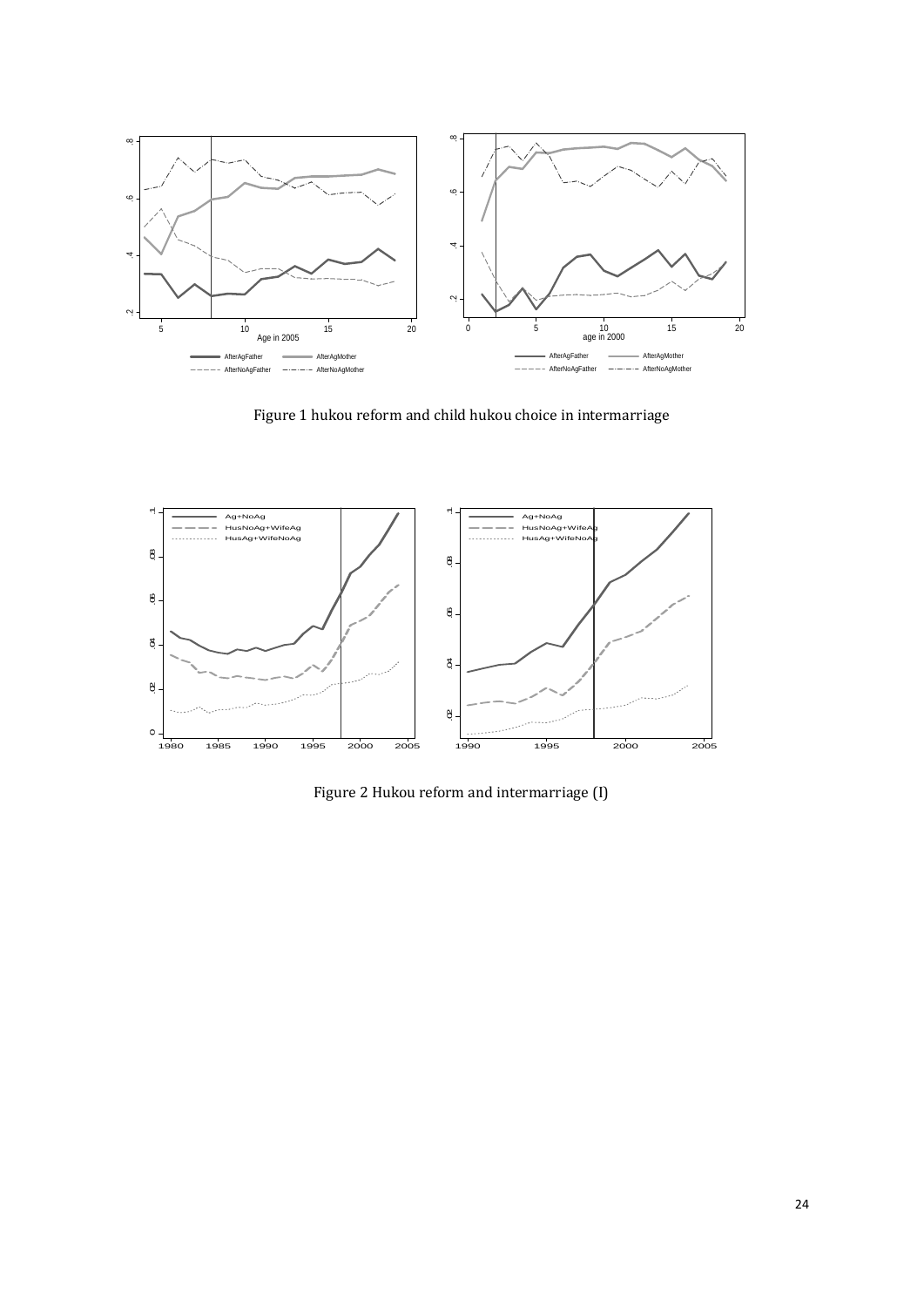

Note:sex0/female,sex1/male; hukou1/agricultural,hukou2/non-agric

Figure 3 Hukou reform and intermarriage (II)



Figure 4 Hukou reform and marriage migration (I)